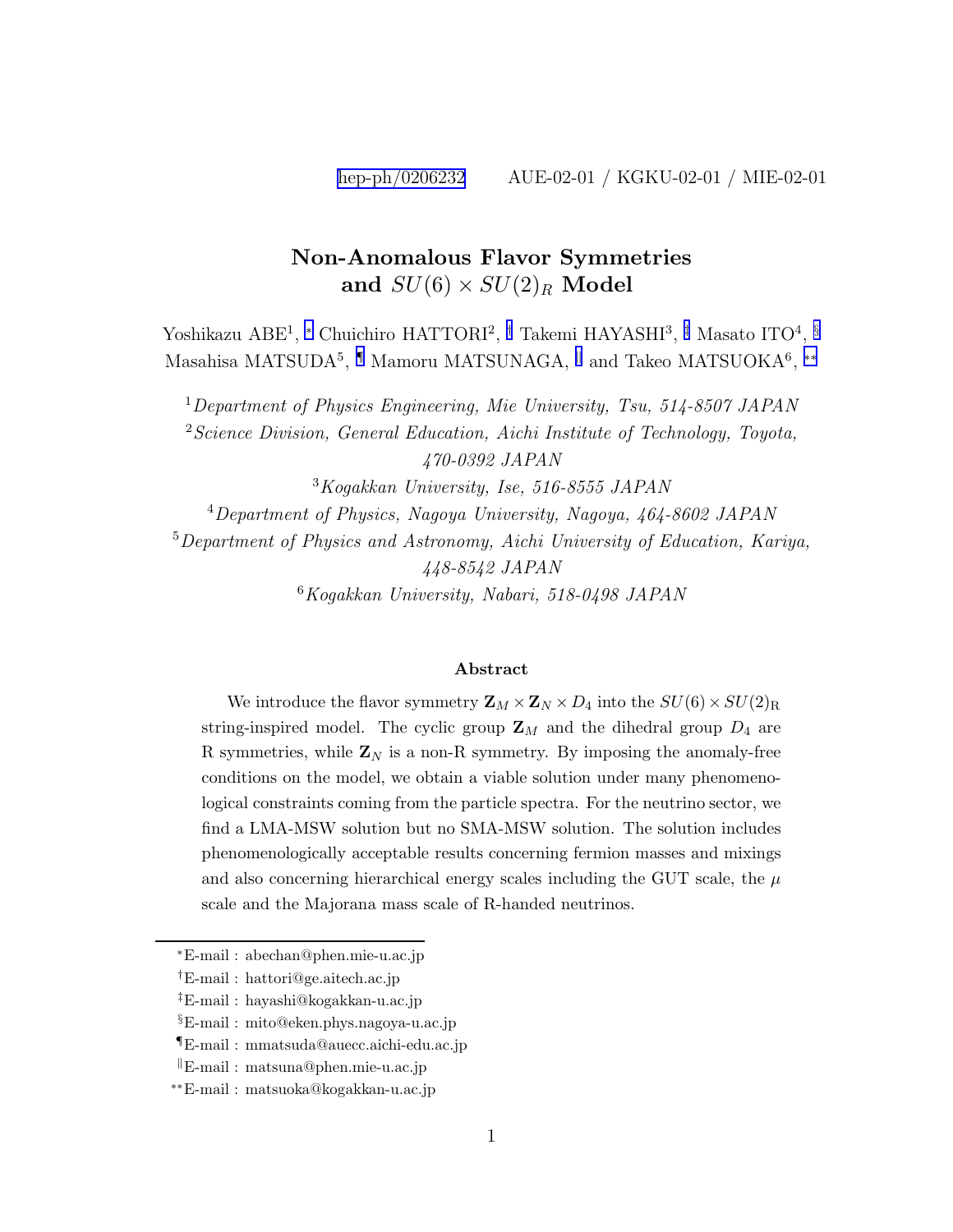#### 1 Introduction

It is likely that in the framework of a unified theory, the characteristic patterns of fermion masses and mixings are closely linked to the flavor symmetry. In addition, it is feasible that the flavor symmetry also controls the GUT scale, the  $\mu$  scale and the Majorana mass scale of R-handed neutrinos. In a previous paper[\[1](#page-24-0)] the authors introduced the flavor symmetry  $\mathbf{Z}_M \times \mathbf{Z}_N \times D_4$  into the  $SU(6) \times SU(2)_R$  stringinspired model, where  $\mathbf{Z}_M$  and  $\mathbf{Z}_N$  are R and ordinary symmetries, respectively. The dihedral group  $D_4$  is also an R symmetry. The inclusion of  $D_4$  is motivated by the phenomenological observation that the R-handed Majorana neutrino mass for the third generation is nearly equal to the geometrical average of the string scale  $M<sub>S</sub>$  and the electroweak scale  $M_Z$ . In the string theory it can be expected that the discrete flavor symmetries including the dihedral group  $D_4$  arise from the symmetric structure of the compact space.

It has been pointed out that all non-gauge symmetries are strongly violated by quantum gravity effects around the Planck scale and hence in the low-energy effective theory we cannot have any global symmetries.[\[2](#page-24-0)] This statement holds even for the discrete symmetry introduced above. In contrast to the situation for non-gauge symmetries, if the flavor symmetries are unbroken discrete subgroups of local gauge symmteries, the discrete flavor symmetries are stable with respect to quantum gravity effects and therefore remain in the low-energy effective theory. Such discrete flavor symmetries are subject to certain anomaly cancellation conditions. [[3](#page-24-0), [4](#page-24-0)] These conditions are so stringent that many candidates of discrete symmetries are ruled out. Although in Ref.[[1\]](#page-24-0) the authors found interesting solutions that yield not only fermion mass hierarchies but also hierarchical energy scales, the flavor symmetry adopted there is inconsistent with the anomaly-free conditions. The purpose of this paper is to explore the non-anomalous flavor symmetry  $\mathbf{Z}_M \times \mathbf{Z}_N \times D_4$  and to find phenomenologically viable anomaly free solutions.

This paper is organized as follows. In section 2 we briefly explain the main features of the  $SU(6) \times SU(2)_R$  string-inspired model, in which  $\mathbb{Z}_M \times \mathbb{Z}_N$  and the dihedral group  $D_4$  symmetries are introduced as the flavor symmetry. We use a projective representation of  $D_4$ , which is expected to arise in the theory on a compact space with non-commutative geometry. It is pointed out that the  $D_4$  symmetry is an extension of the R-parity. In section 3 we study phenomenological constraints on the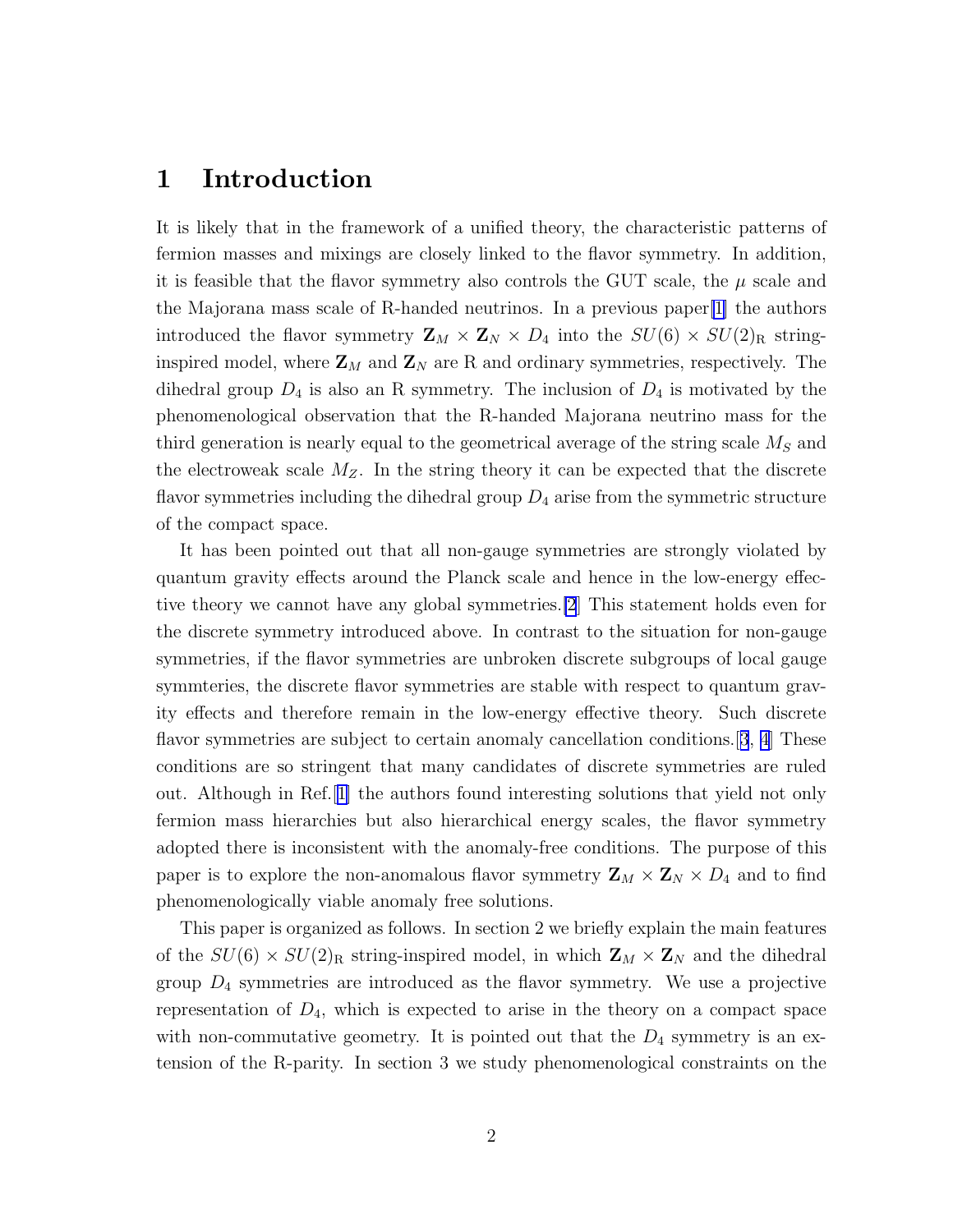<span id="page-2-0"></span>flavor charges of the matter fields. These constraints come from fermion mass hierachies and mixings and also from hierarchical energy scales. The anomaly-free conditions are given in section 4. Important conditions arise from the flavor-gauge mixed anomalies. In section 5 we solve the anomaly-free conditions, taking account of the phenomenological constraints and present a large mixing angle (LMA)-MSW solution. However, small mixing angle (SMA)-MSW solutions could not be found in the region of plausible parameter values. The distinction between these solutions results from the difference in the flavor charge assignments. We obtain phenomenologically viable results regarding fermion masses and mixings and also regarding hierarchical energy scales, including the GUT scale, the  $\mu$  scale and the Majorana mass scale of R-handed neutrinos. The final section is devoted to summary and discussion.

## 2  $SU(6) \times SU(2)_R$  Model

The  $SU(6) \times SU(2)_R$  string-inspired model considered here is studied in detail in Refs. [\[5, 6, 7, 8, 9](#page-24-0)]. In this section we review the main features of the model.

- (i). The unified gauge symmetry G at the string scale  $M<sub>S</sub>$  is assumed to be  $SU(6) \times$  $SU(2)_R$ .
- (ii). Matter consists of chiral superfields of three families and one vector-like multiplet, i.e.,

$$
3 \times 27(\Phi_{1,2,3}) + (27(\Phi_0) + \overline{27}(\overline{\Phi})), \tag{1}
$$

in terms of  $E_6$ . The superfields  $\Phi$  in 27 of  $E_6$  are decomposed into irreducible representations of  $G = SU(6) \times SU(2)_R$  as

$$
\Phi(\mathbf{27}) = \begin{cases} \phi(\mathbf{15}, \mathbf{1}) & : & Q, L, g, g^c, S, \\ \psi(\mathbf{6}^*, \mathbf{2}) & : & (U^c, D^c), (N^c, E^c), (H_u, H_d), \end{cases} \tag{2}
$$

where the pair g and  $g^c$  and the pair  $H_u$  and  $H_d$  represent colored Higgs and doublet Higgs superfields, respectively,  $N<sup>c</sup>$  is the right-handed neutrino superfield, and S is an  $SO(10)$  singlet.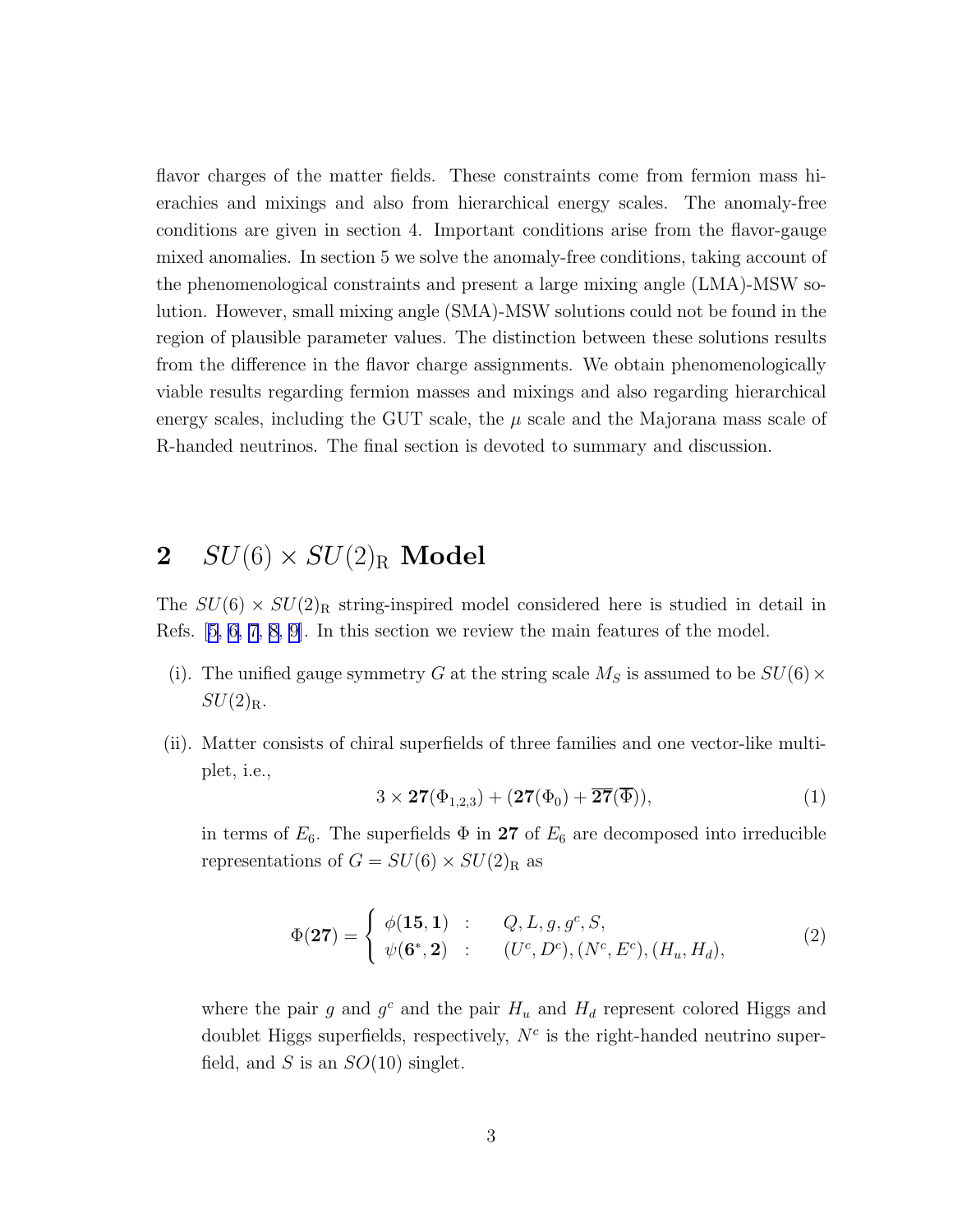(iii). Gauge invariant trilinear couplings in the superpotential  $W$  take the forms

$$
(\phi(\mathbf{15}, \mathbf{1}))^3 = QQg + Qg^c L + g^c g S,
$$
\n(3)  
\n
$$
\phi(\mathbf{15}, \mathbf{1})(\psi(\mathbf{6}^*, \mathbf{2}))^2 = QH_d D^c + QH_u U^c + LH_d E^c + LH_u N^c
$$
\n
$$
+ SH_u H_d + g N^c D^c + g E^c U^c + g^c U^c D^c.
$$
\n(4)

The gauge group  $G = SU(6) \times SU(2)_R$  can be obtained from  $E_6$  through the Hosotani mechanism or flux breaking on multiply-connected manifolds.[\[10, 11, 12](#page-24-0)] We construct the multiply-connected manifold K as the coset  $K_0/G_d$  of a simplyconnected  $K_0$  modded out by a discrete group  $G_d$  of  $K_0$ . In the presence of a background gauge field for extra-dimensional components, we have a nontrivial holonomy  $U_d$  on  $K = K_0/G_d$ . This nontrivial  $U_d$  gives rise to the discrete symmetry  $G_d$ , which is an embedding of  $G_d$  into  $E_6$ . The unbroken gauge group G is the subgroup of  $E_6$ whose elements commute with all elements of  $\overline{G}_d$ . When the holonomy  $U_d$  is of the form

$$
U_d = \exp(\pi i I_3(SU(2))),\tag{5}
$$

we obtain  $\overline{G}_d \equiv \mathbf{Z}_2^{(W)}$  $2^{\mathcal{W}}$ , where  $I_3$  represents the third direction of an appropriate  $SU(2)$ in  $E_6$ . The gauge group G becomes  $SU(6) \times SU(2)$ .[\[13](#page-25-0)] The superfield 27 of  $E_6$  is decomposed into two irreducible representations  $\phi(15, 1)$  and  $\psi(6^*, 2)$ , which are even and odd under  $\mathbf{Z}_2^{(W)}$  parity, respectively.

In the conventional GUT-type models, unless an adjoint or higher representation matter (Higgs) field develops a non-zero VEV, it is impossible for a large gauge symmetry such as  $SU(5)$  or  $SO(10)$  to be spontaneously broken down to the standard model gauge group  $G_{SM}$  via the Higgs mechanism. Contrastingly, in the present model, matter fields consist only of 27 and  $\overline{27}$ . The symmetry breaking of  $G =$  $SU(6) \times SU(2)_R$  down to  $G_{SM}$  can take place via the Higgs mechanism without matter fields of adjoint or higher representations. In addition,  $SU(6) \times SU(2)_R$  is the largest of such gauge groups. Furthermore, it should be noted that doublet Higgs and color-triplet Higgs fields belong to different irreducible representations of G, as shown in Eq. ([2](#page-2-0)). As a consequence, the triplet-doublet splitting problem is solved naturally.[\[5](#page-24-0)]

As the flavor symmetry, we introduce  $\mathbf{Z}_M \times \mathbf{Z}_N$  and  $D_4$  symmetries and regard  $\mathbf{Z}_M$  and  $\mathbf{Z}_N$  as the R and non-R symmetries, respectively. Assuming that M and N are relatively prime, we combine these symmetries as

$$
\mathbf{Z}_M \times \mathbf{Z}_N = \mathbf{Z}_{MN}.\tag{6}
$$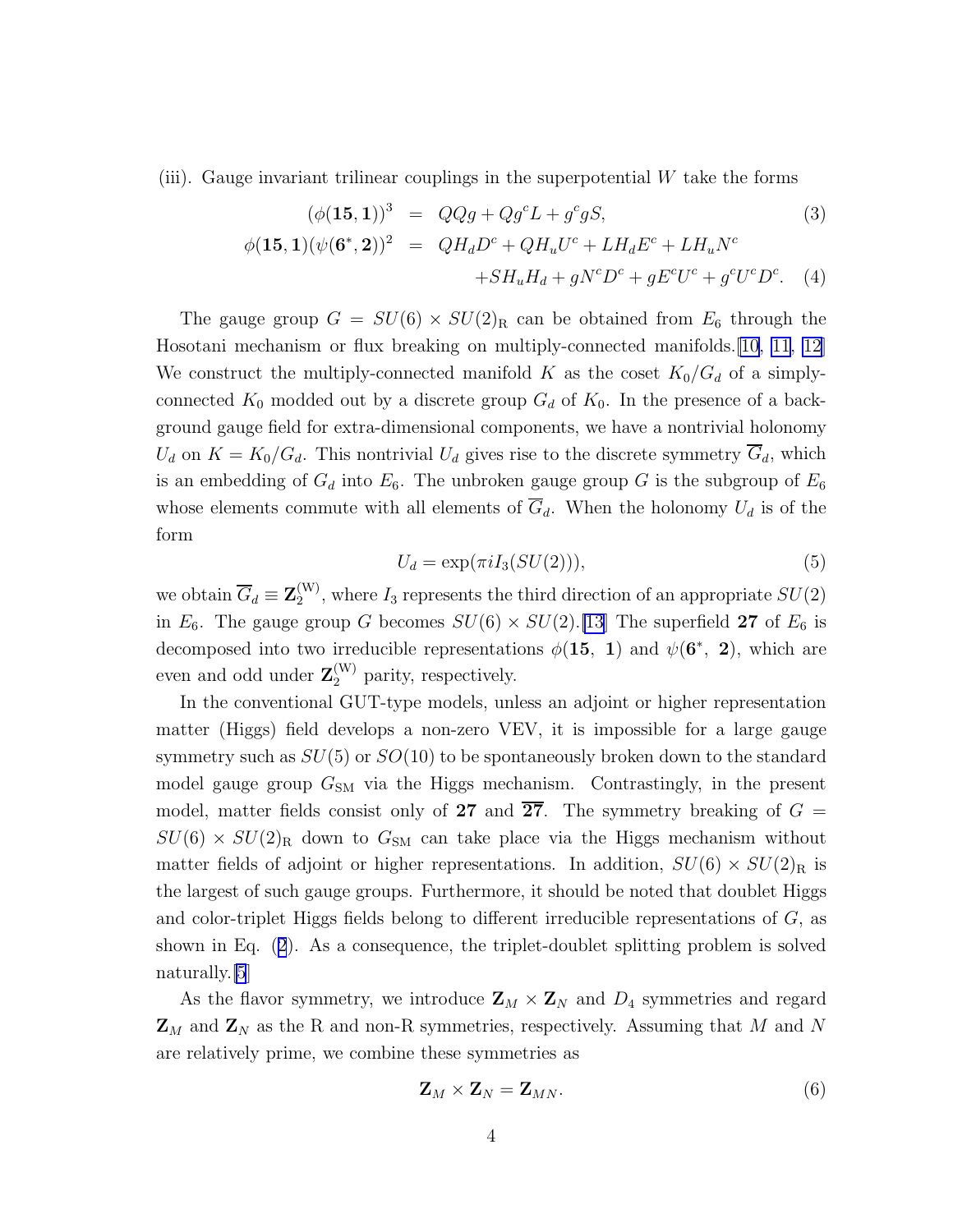Table 1: Assignment of  $\mathbf{Z}_{MN}$  charges for matter superfields

|                | $\Phi_i$ $(i = 1, 2, 3)$ | Ψη    |  |
|----------------|--------------------------|-------|--|
| $\phi(15, 1)$  | $a_i$                    | $a_0$ |  |
| $\psi(6^*, 2)$ |                          |       |  |

In this case we stipulate that the Grassmann number  $\theta$  in the superfield formalism has the charge ( $\pm 1$ , 0) under  $\mathbf{Z}_M \times \mathbf{Z}_N$ . The charge of  $\theta$  under  $\mathbf{Z}_{MN}$  is denoted as  $q_\theta$ , which becomes a multiple of N, and  $q_{\theta} \equiv \pm 1 \pmod{M}$ . The  $\mathbb{Z}_{MN}$  charges of matter superfields are denoted as  $a_i$  and  $b_i$ , etc., as shown in Table I.

Introduction of the dihedral group  $D_4 = \mathbb{Z}_2 \ltimes \mathbb{Z}_4$  is motivated by the phenomenological observation that the R-handed Majorana neutrino mass for the third generation is nearly equal to the geometrical average of  $M_S$  and  $M_Z$ . The  $\mathbb{Z}_2$  and  $\mathbb{Z}_4$  groups are expressed as

$$
\mathbf{Z}_2 = \{1, g_1\}, \qquad \mathbf{Z}_4 = \{1, g_2, g_2^2, g_2^3\},\tag{7}
$$

respectively, and we have the relation

$$
g_1 g_2 g_1^{-1} = g_2^{-1}.\tag{8}
$$

The elements  $g_1$  and  $g_2$  correspond to reflection and rotation by  $\pi/2$  of a square, respectively.

The reader might think that the  $D_4$  symmetry is somewhat unfamiliar as the flavor symmetry. However, examples of  $D_4$  symmetric Calabi-Yau space can be easily constructed as follows. We first note that zero locus of the 5th-order defining polynomial in  $\mathbb{CP}^4$  is a simple example of the Calabi-Yau space. Denoting the homogeneous coordinates of  $\mathbb{CP}^4$  as  $z_i$   $(i = 1, 2, \cdots 5)$ , we take the defining polynomial as

$$
P(z) = \sum_{i=1}^{5} z_i^5 + c z_5^3 (z_1 z_3 + z_2 z_4),
$$
\n(9)

where c is a complex constant. The defining polynomial  $P(z)$  is invariant under the transformation

$$
g_1 : z_1 \leftrightarrow z_3, \quad z_i \to z_i, \quad (i = 2, 4, 5) \tag{10}
$$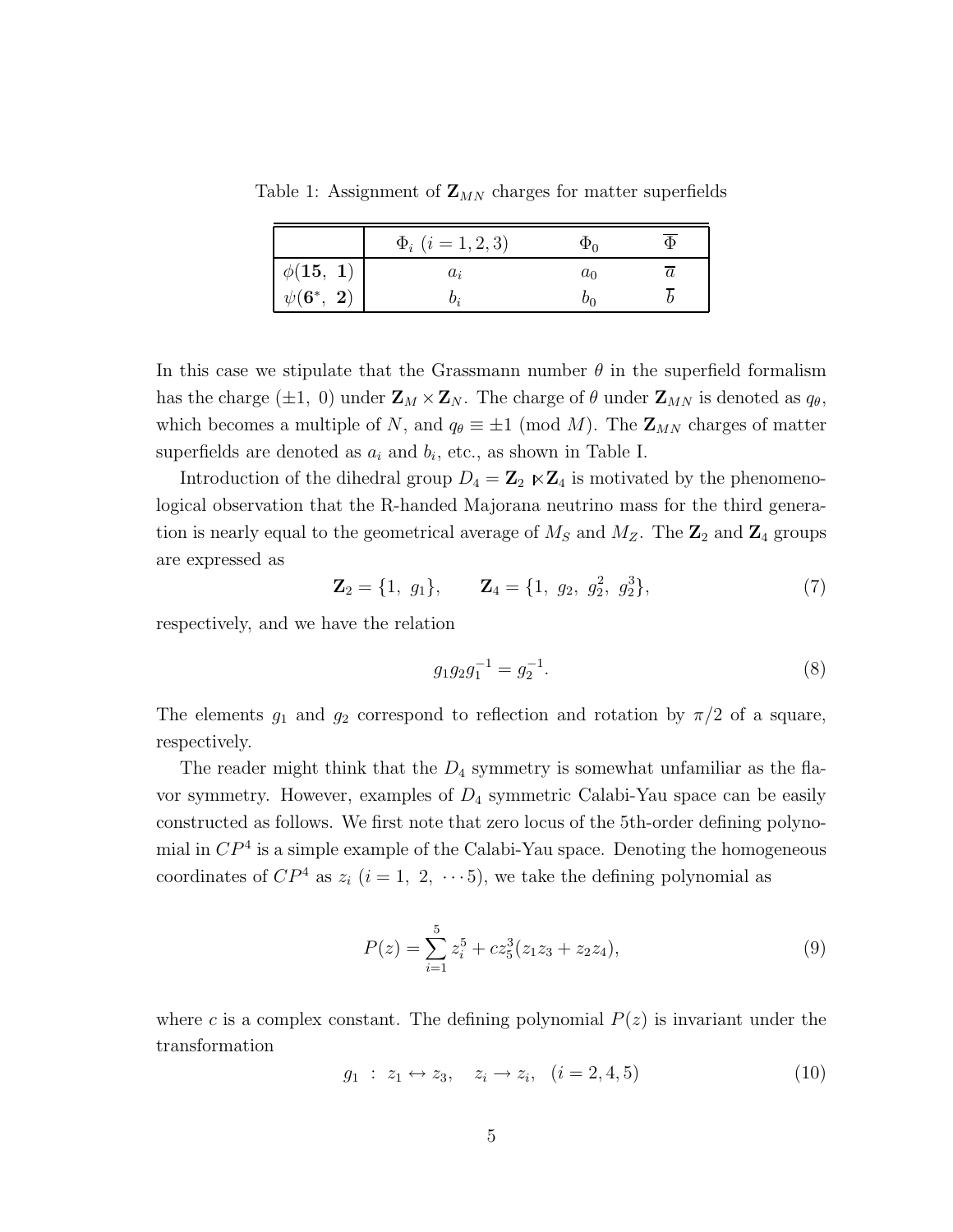which composes  $\mathbf{Z}_2^{(A)} = \{1, g_1\}$ , and also under the transformation

$$
g_2: z_1 \to z_2 \to z_3 \to z_4 \to z_1, \quad z_5 \to z_5,\tag{11}
$$

which composes  $\mathbf{Z}_4 = \{1, g_2, g_2^2, g_2^3\}$ . These transformations yield the dihedral group  $D_4 = \mathbf{Z}_2^{(A)} \ltimes \mathbf{Z}_4$ . Then,  $D_4$  symmetry arises on the compact space constructed here. This simple example suggests that it is not so unusual that the dihedral group  $D_4$  is included among the flavor symmetries in the effective theory from the string compactification.

Furthermore, when c is real, instead of the above  $\mathbf{Z}_2^{(A)}$  $_2^{\text{(A)}}$  transformation, we may adopt another  $\mathbb{Z}_2$  transformation,

$$
g_1' \; : \; z_1 \to \overline{z_3}, \quad z_3 \to \overline{z_1}, \quad z_i \to \overline{z_i}, \quad (i = 2, 4, 5) \tag{12}
$$

which is a combined transformation  $\mathbf{Z}_2^{(AC)}$  $_2^{(AC)}$  consisting of  $\mathbb{Z}_2^{(A)}$  and complex conjugation. The operation of complex conjugation corresponds to the reversal of the string orientation. Under this transformation,  $P(z)$  transforms into  $P(\overline{z}) = \overline{P(z)}$ . Then, the defining polynomial remains essentially unchanged. Although chiral matter superfields transform into anti-chiral ones, the terms coming from the superpotential

$$
\int d\theta^2 W + \int d\overline{\theta}^2 \overline{W}
$$
\n(13)

are invariant under the  $\mathbf{Z}_2^{(AC)}$  $t_2^{(AC)}$  transformation, provided that  $\theta$  ( $\theta$ ) transforms into  $\theta$  ( $\theta$ ) simultaneously.

It is assumed that the flavor symmetry contains the dihedral group  $D_4$ . Here we denote this  $D_4$  as  $\mathbf{Z}_2^{(F)} \ltimes \mathbf{Z}_4$ . In a string with discrete torsion, the coordinates in the compact space become non-commutative and are represented by a projective representation of the flavor symmetry.[[14, 15, 16](#page-25-0)] This non-commutativity of the coordinates corresponds to brane fluctuations. The non-commutative coordinates are concretely represented in terms of matrices.[\[17](#page-25-0)] Massless matter fields in the effective theory correspond to the degree of freedom of deformation of the compact space and are expressed by functions of non-commutative coordinates. Therefore, massless matter fields turn out to be of matrix form. Specifically, the matter fields are described in terms of the ordinary four-dimensional fields mutiplied by the matrices associated with the non-commutativity of the compact space. The four-dimensional Lagrangian of the theory should belong to the center of the non-commutative algebra.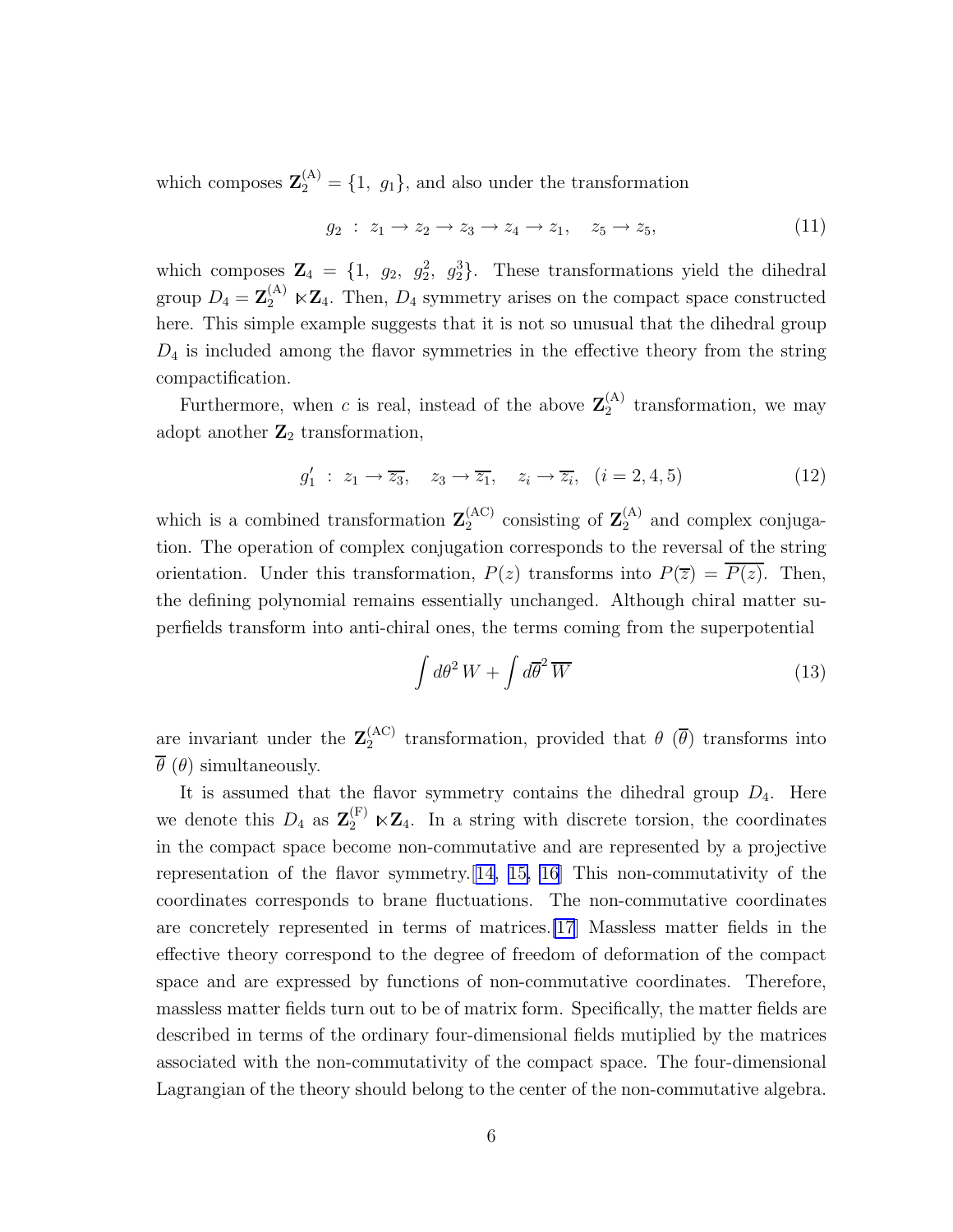As pointed out in Ref.[[1\]](#page-24-0), this implies that a new type of flavor symmetry arises in the theory on a compact space with non-commutative geometry.

To begin with, let us consider a projective representation of the dihedral group  $D_4 = \mathbf{Z}_2^{(F)} \ltimes \mathbf{Z}_4$ . It is easy to see that a projective representation of this  $D_4$  is given by the unitary matrices

$$
\gamma(g_1) = \begin{pmatrix} 0 & 1 \\ 1 & 0 \end{pmatrix} = \sigma_1, \qquad \gamma(g_2) = \begin{pmatrix} 1 & 0 \\ 0 & i \end{pmatrix} \equiv \sigma_4,\tag{14}
$$

which satisfy the relations

$$
\gamma(g_1)\,\gamma(g_2)\,\gamma(g_1)^{-1} = i\,\gamma(g_2)^{-1}, \qquad \gamma(g_1)^2 = \gamma(g_2)^4 = 1. \tag{15}
$$

In this case we have

$$
\gamma(g_1 g_2^2) = \begin{pmatrix} 0 & -1 \\ 1 & 0 \end{pmatrix} = -i\sigma_2, \qquad \gamma(g_2^2) = \begin{pmatrix} 1 & 0 \\ 0 & -1 \end{pmatrix} = \sigma_3.
$$
 (16)

In  $D_4$  there exist five conjugacy classes,

 $\{1\}, \{g_1, g_1g_2^2\}, \{g_2^2\}, \{g_2, g_2^3\}, \{g_1g_2, g_1g_2^3\}$  $(17)$ 

Correspondingly, for example, 1 and  $\sigma_i$  ( $i = 1, 2, 3, 4$ ) transform as

$$
\gamma(g_1) \{1, \sigma_1, \sigma_2, \sigma_3, \sigma_4\} \gamma(g_1)^{-1} = \{1, \sigma_1, -\sigma_2, -\sigma_3, i\sigma_4^{-1}\},\tag{18}
$$

$$
\gamma(g_2) \{1, \sigma_1, \sigma_2, \sigma_3, \sigma_4\} \gamma(g_2)^{-1} = \{1, \sigma_2, -\sigma_1, \sigma_3, \sigma_4\}. \tag{19}
$$

To each matter superfield we assign a " $D_4$ -charge" which is expressed in terms of the representation matrices of  $D_4$ .

We now define a combined transformation  $\mathbf{Z}_2^{(\text{FC})}$  $2<sub>2</sub><sup>(FC)</sup>$  consisting of  $\mathbf{Z}_{2}^{(F)}$  and hermitian conjugation. In addition, we define a combined transformation consisting of  $\mathbf{Z}_2^{(\text{FC})}$ 2 and  $\mathbf{Z}_2^{(W)}$  by  $\mathbf{Z}_2^{(FCW)}$  and require that the theory be  $\mathbf{Z}_2^{(FCW)}$  gauge-invariant. This means that the theory on a manifold  $K_0$  is modded out by the combined  $\mathbf{Z}_2^{(\text{FCW})}$  $2^{(\text{row})}$ . Because the field  $\phi(15, 1)$  is even under  $\mathbf{Z}_2^{(W)}$  $2<sup>(W)</sup>$ ,  $\mathbf{Z}_2^{(FC)}$  odd states are projected out for  $\phi(15, 1)$ . Then the representation of  $D_4$  for the field  $\phi(15, 1)$  is 1 or  $\sigma_1$ . This situation is described in Table II. In this table,  $\sigma_4$  is redefined by attaching the phase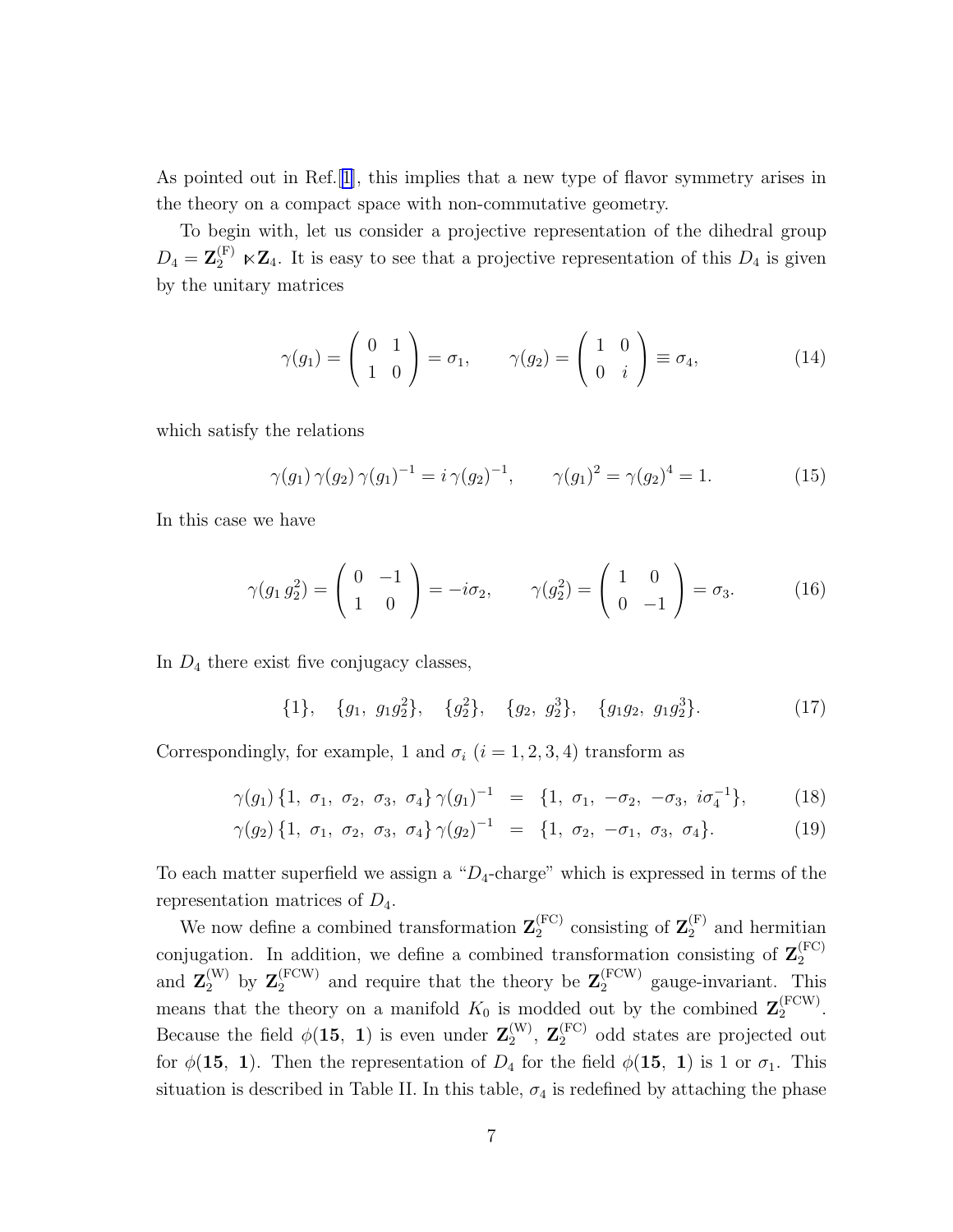|                                           | $\mathbf{Z}_2^0$   | $\mathbf{Z}_2^{(\text{FC})}$ | $\mathbf{Z}_2^{(\text{FCW})}$ |
|-------------------------------------------|--------------------|------------------------------|-------------------------------|
| (15, 1) 1                                 | $\hspace{0.1mm} +$ | $^{+}$                       | $^{+}$                        |
| $({\bf 15},\;{\bf 1})\; \sigma_1$         |                    |                              |                               |
| $({\bf 15},\;{\bf 1})\; \sigma_2$         | $\, + \,$          |                              |                               |
| $({\bf 15},\; {\bf 1})\; \sigma_3$        | $^+$               |                              |                               |
| $({\bf 15},\;{\bf 1})\;\sigma_4$          | $^+$               |                              |                               |
| $({\bf 15}, \; {\bf 1}) \; \sigma_4^{-1}$ |                    |                              |                               |
| $(6^*, 2) 1$                              |                    |                              |                               |
| $(6^*, 2) \sigma_1$                       |                    |                              |                               |
| $(6^*, 2) \sigma_2$                       |                    |                              |                               |
| $(6^*, 2) \sigma_3$                       |                    |                              |                               |
| $(6^*, 2) \sigma_4$                       |                    |                              |                               |
| $(6^*, \; 2) \; \sigma_4^{-1}$            |                    |                              |                               |

Table 2:  $\mathbb{Z}_2$  parities of matter superfields

Table 3: Assignment of " $D_4$  charges" to matter superfields

|                                                            | $\Phi_i$ $(i = 1, 2, 3)$ |            |  |
|------------------------------------------------------------|--------------------------|------------|--|
| $\phi({\bf 15}, \; {\bf 1}) \ \psi({\bf 6^*,} \; {\bf 2})$ |                          |            |  |
|                                                            | ഗ                        | $\sigma_3$ |  |

factor exp( $i\pi/4$ ). Then,  $\sigma_4$  and  $\sigma_4^{-1}$  become odd under  $\mathbf{Z}_2^{\text{(FC)}}$  $2^{(FC)}$ . On the other hand, since  $\psi({\bf 6^\ast},\;{\bf 2})$  is odd under  ${\bf Z}_2^{(\rm W)}$  $\mathbf{Z}_2^{(\mathrm{FC})}$  even states are projected out for  $\psi(\mathbf{6}^*, 2)$ . Then the representation of  $D_4$ , i.e.  $\sigma_2$ ,  $\sigma_3$ ,  $\sigma_4$  or  $\sigma_4^{-1}$ , is attached to the field  $\psi(\mathbf{6}^*, 2)$ . The disappearance of  $\sigma_1$  ( $\sigma_2$ ) from the spectra of  $\psi(6^*, 2)$  ( $\phi(15, 1)$ ) induces the breakdown of  $D_4 = \mathbf{Z}_2^{(F)} \ltimes \mathbf{Z}_4$  to  $\mathbf{Z}_2^{(F)} \times \mathbf{Z}_2$ .

We are now in a position to assign the " $D_4$ -charges" to matter fields, as shown in Table III, and  $\sigma_1$  to the Grassmann number  $\theta$ . It is worth noting that the  $\sigma_3$ transformation yields the R-parity. In fact, we find that

$$
\sigma_3 \sigma_1 \sigma_3^{-1} = -\sigma_1, \qquad \sigma_3 \sigma_2 \sigma_3^{-1} = -\sigma_2 \tag{20}
$$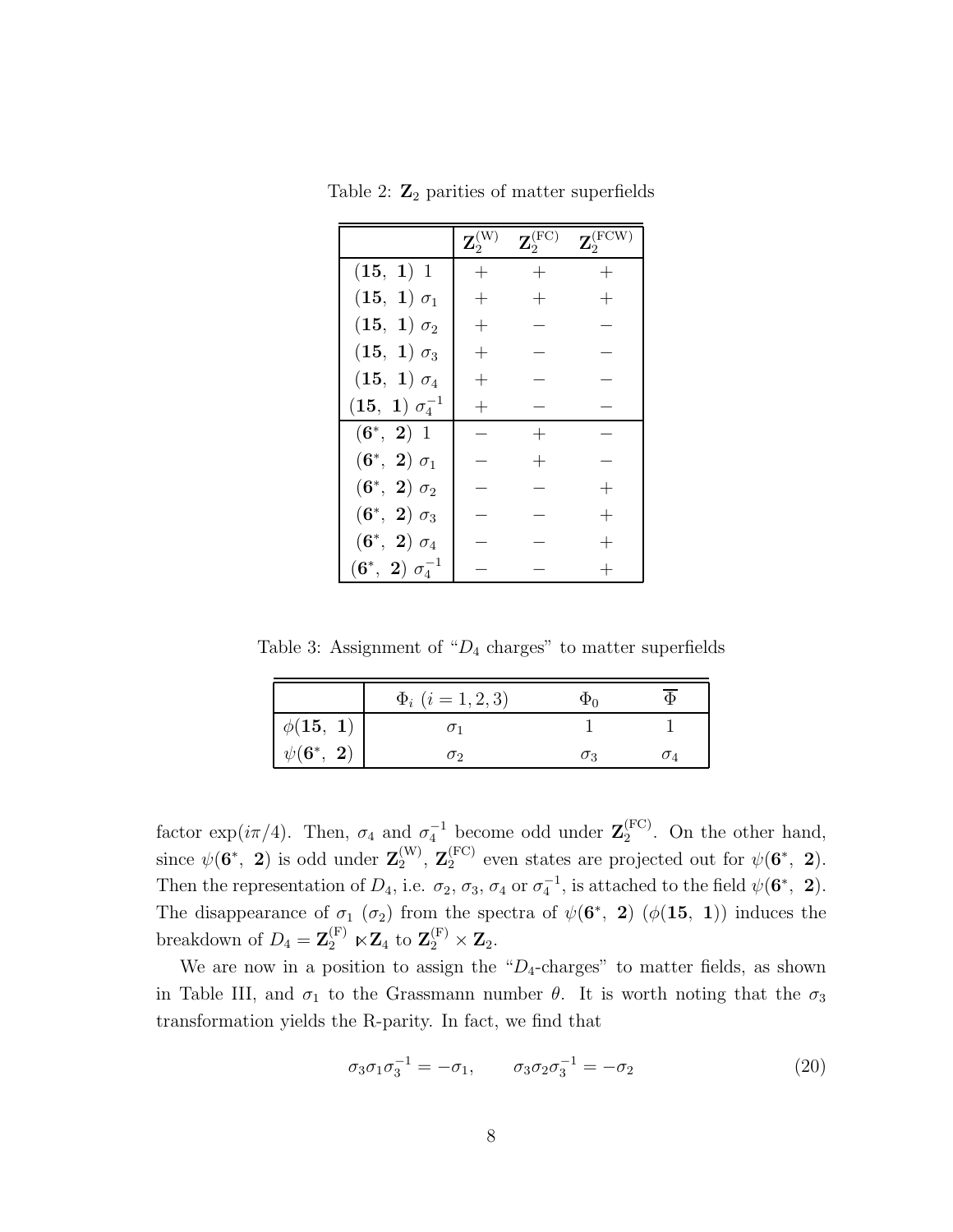Table 4: R-parities of matter superfields

|                        | $\Phi_i$ $(i = 1, 2, 3)$ | Φο |  |
|------------------------|--------------------------|----|--|
| $\phi(15, 1)$          |                          |    |  |
| $\psi({\bf 6^*, \ 2})$ |                          |    |  |

and

$$
\sigma_3 1 \sigma_3^{-1} = 1, \qquad \sigma_3 \sigma_4 \sigma_3^{-1} = \sigma_4, \qquad \sigma_3 \sigma_3 \sigma_3^{-1} = \sigma_3. \tag{21}
$$

In other words, the R-parities of the superfields  $\Phi_i$  (i = 1, 2, 3) for three generations are all odd, while those of  $\Phi_0$  and  $\overline{\Phi}$  are even. This is shown in Table IV. Therefore, the dihedral flavor symmetry  $D_4$  is an extension of the R-parity. When  $\psi(6^*, 2)_0$ and  $\overline{\psi(6^*, 2)}$  develop non-zero VEVs, the  $\mathbf{Z}_2^{(F)}$  $2^{(r)}$  symmetry is spontaneously broken. Eventually, the dihedral flavor symmetry  $D_4 = \mathbf{Z}_2^{(F)} \ltimes \mathbf{Z}_4$  is spontaneously broken down to  $\mathbf{Z}_2^{(\mathrm{R})}$  $2^{(R)}$  symmetry. This  $\mathbf{Z}_2^{(R)}$  $_2^{(R)}$  symmetry is a remnant of the  $\mathbb{Z}_4$  symmetry and is identified with the R-parity.

#### 3 Fermion mass hierarchies and mixings

In this section we study phenomenological requirements, which yield many constraints on the assignments of the discrete flavor charges. Our purpose is to explain not only the fermion mass hierarchies and the mixings but also the hierachical energy scales, including the breaking scale of the GUT-type gauge symmetry, the intermediate Majorana masses of the R-handed neutrinos and the scale of the  $\mu$  term.

In the R-parity even sector, it is assumed that the superpotential contains the terms

$$
W_1 \sim M_S^3 \left[ \lambda_0 \left( \frac{\phi_0 \overline{\phi}}{M_S^2} \right)^{2n} + \lambda_1 \left( \frac{\phi_0 \overline{\phi}}{M_S^2} \right)^n \left( \frac{\psi_0 \overline{\psi}}{M_S^2} \right)^m + \lambda_2 \left( \frac{\psi_0 \overline{\psi}}{M_S^2} \right)^{2m} \right],\tag{22}
$$

with  $\lambda_i = \mathcal{O}(1)$ , where the exponents are non-negative integers that satisfy the  $\mathbf{Z}_{MN}$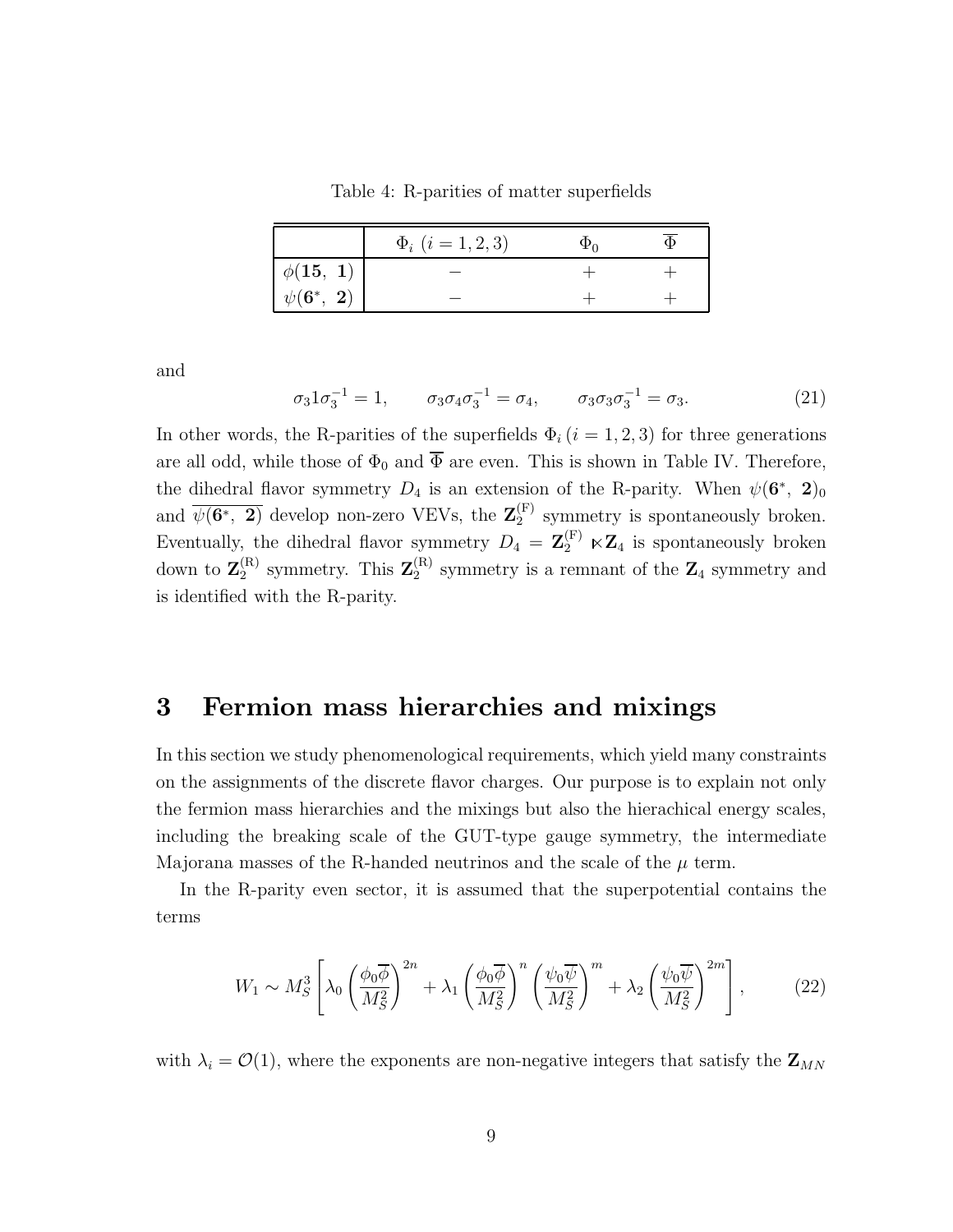<span id="page-9-0"></span>symmetry conditions,

$$
2n(a_0 + \overline{a}) - 2q_{\theta} \equiv 0,
$$
  
\n
$$
n(a_0 + \overline{a}) + m(b_0 + \overline{b}) - 2q_{\theta} \equiv 0,
$$
 (mod MN)  
\n
$$
2m(b_0 + \overline{b}) - 2q_{\theta} \equiv 0.
$$
 (23)

The dihedral symmetry  $D_4$  requires  $m \equiv 0 \pmod{4}$ . Then, for the sake of simplicity we put  $m = 4$ . As discussed in Ref.[[1\]](#page-24-0), we consider the case that M is odd and  $N \equiv 2$ (mod 4). Furthermore, the  $\mathbf{Z}_{MN}$  charges are chosen as

$$
a_0 + \overline{a} = -4
$$
,  $\overline{b} = \text{odd}$ ,  $a_i, b_i = \text{even}, (i = 0, 1, 2, 3)$  (24)

and

$$
a_i + a_j, \ a_0, \ \overline{a}, \ b_i + b_j \equiv 0. \qquad \text{(mod 4)} \tag{25}
$$

In this case we obtain

$$
n = \frac{1}{4}(MN - q_{\theta}) = -(b_0 + \overline{b}).
$$
\n(26)

Through the minimization of the scalar potential with the soft SUSY breaking mass terms characterized by the scale  $\widetilde{m}_0 \sim 10^3$  GeV, matter fields develop non-zero VEVs. In Refs. [\[18\]](#page-25-0)and [[19](#page-25-0)] we studied the minimum point of the scalar potential in detail. The gauge symmetry is spontaneously broken in two steps with a feasible parameter region of the coefficients  $\lambda_i$ . The scales of the gauge symmetry breaking are given by

$$
|\langle \phi_0 \rangle| = |\langle \overline{\phi} \rangle| = M_S \rho^{1/2(2n-1)},
$$
  

$$
|\langle \psi_0 \rangle| = |\langle \overline{\psi} \rangle| \simeq M_S \rho^{n/8(2n-1)}.
$$
 (27)

The parameter  $\rho$  is defined by  $\rho = c \widetilde{m}_0/M_S$ , where  $c \simeq n^{-3/2} f(\lambda_0, \lambda_1, \lambda_2)$ . Here we take the numerical values  $M_S \sim 5 \times 10^{17} \text{GeV} [20]$  $M_S \sim 5 \times 10^{17} \text{GeV} [20]$  and  $c \sim 10^{-2}$ . Thus, we have  $\rho \sim 2 \times 10^{-17}$ . The D-flat conditions require  $|\langle \phi_0 \rangle| = |\langle \overline{\phi} \rangle|$  and  $|\langle \psi_0 \rangle| = |\langle \overline{\psi} \rangle|$  with  $\mathcal{O}(M_S \rho)$  accuracy. Under the assumption  $n > m = 4$ , we have

$$
|\langle \phi_0 \rangle| > |\langle \psi_0 \rangle|. \tag{28}
$$

In what follows, we use the notation

$$
\frac{\langle \phi_0 \rangle \langle \overline{\phi} \rangle}{M_S^2} = x, \qquad \frac{\langle \psi_0 \rangle \langle \overline{\psi} \rangle}{M_S^2} = x^{\frac{n}{4} + \delta_N}, \tag{29}
$$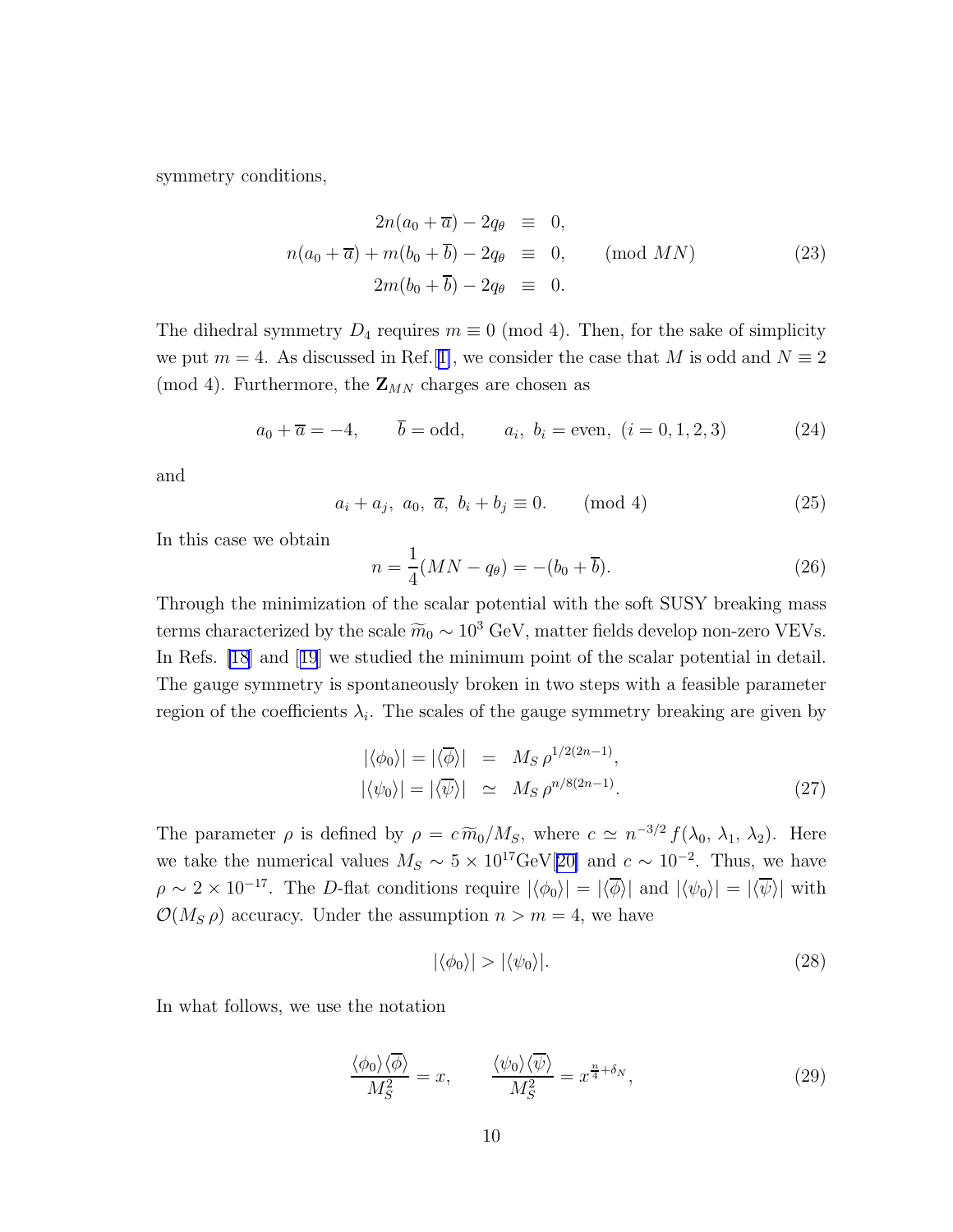with  $x^{\delta_N} \sim 1$ . Then we have

$$
x^{2n-1} = \rho \sim 2 \times 10^{-17}.
$$
\n(30)

The gauge symmetry is spontaneously broken at the scale  $|\langle \phi_0(15, 1)\rangle|$ , and subsequently at the scale  $|\langle \psi_0(\mathbf{6}^*, \mathbf{2}) \rangle|$ . This yields the symmetry breakings

$$
SU(6) \times SU(2)_{\rm R} \xrightarrow{\langle \phi_0 \rangle} SU(4)_{\rm PS} \times SU(2)_L \times SU(2)_{\rm R} \xrightarrow{\langle \psi_0 \rangle} G_{\rm SM},\tag{31}
$$

where  $SU(4)_{\rm PS}$  is the Pati-Salam  $SU(4)$ .[[21](#page-25-0)] Since the fields that develop non-zero VEVs are singlets under the remaining gauge symmetries, they are assigned as  $\langle \phi_0(\mathbf{15}, \mathbf{1}) \rangle = \langle S_0 \rangle$  and  $\langle \psi_0(\mathbf{6}^*, \mathbf{2}) \rangle = \langle N_0^c \rangle$ . Below the scale  $|\langle \phi_0 \rangle|$ , the Froggatt-Nielsen mechanism acts for non-renormalizable interactions.[[22\]](#page-25-0) In the first step of the symmetry breaking, the fields  $Q_0$ ,  $L_0$ ,  $\overline{Q}$ ,  $\overline{L}$  and  $(S_0 - \overline{S})/\sqrt{2}$  are absorbed by the gauge fields. Through subsequent symmetry breaking, the fields  $U_0^c$ ,  $E_0^c$ ,  $\overline{U}^c$ ,  $\overline{E}^c$  and  $(N_0^c - \overline{N}^c)/\sqrt{2}$  are absorbed.

The colored Higgs mass arises from the term

$$
z_{00} \left(\frac{S_0 \overline{S}}{M_S^2}\right)^{\zeta_{00}} S_0 g_0 g_0^c, \tag{32}
$$

with  $z_{00} = \mathcal{O}(1)$ . The  $\mathbf{Z}_{MN}$  symmetry controls the exponent  $\zeta_{00}$  as

$$
-4\zeta_{00} + 3a_0 - 2q_\theta \equiv 0, \qquad \text{(mod } MN)
$$
 (33)

where we have used  $a_0+\overline{a} = -4$ . Due to the Froggatt-Nielsen mechanism, the colored Higgs mass can be expressed as

$$
m_{g_0/g_0^c} \sim x^{\zeta_{00}} \langle S_0 \rangle. \tag{34}
$$

In order to guarantee the longevity of the proton,  $\zeta_{00}$  should be sufficiently small compared to n. For this reason, we rewrite Eq.  $(33)$  as

$$
-4\zeta_{00} + 3a_0 - 2q_\theta = 0,\t\t(35)
$$

which gives a small non-negative value of  $\zeta_{00}$  when  $3a_0 - 2q_\theta$  is a small non-negative multiple of 4.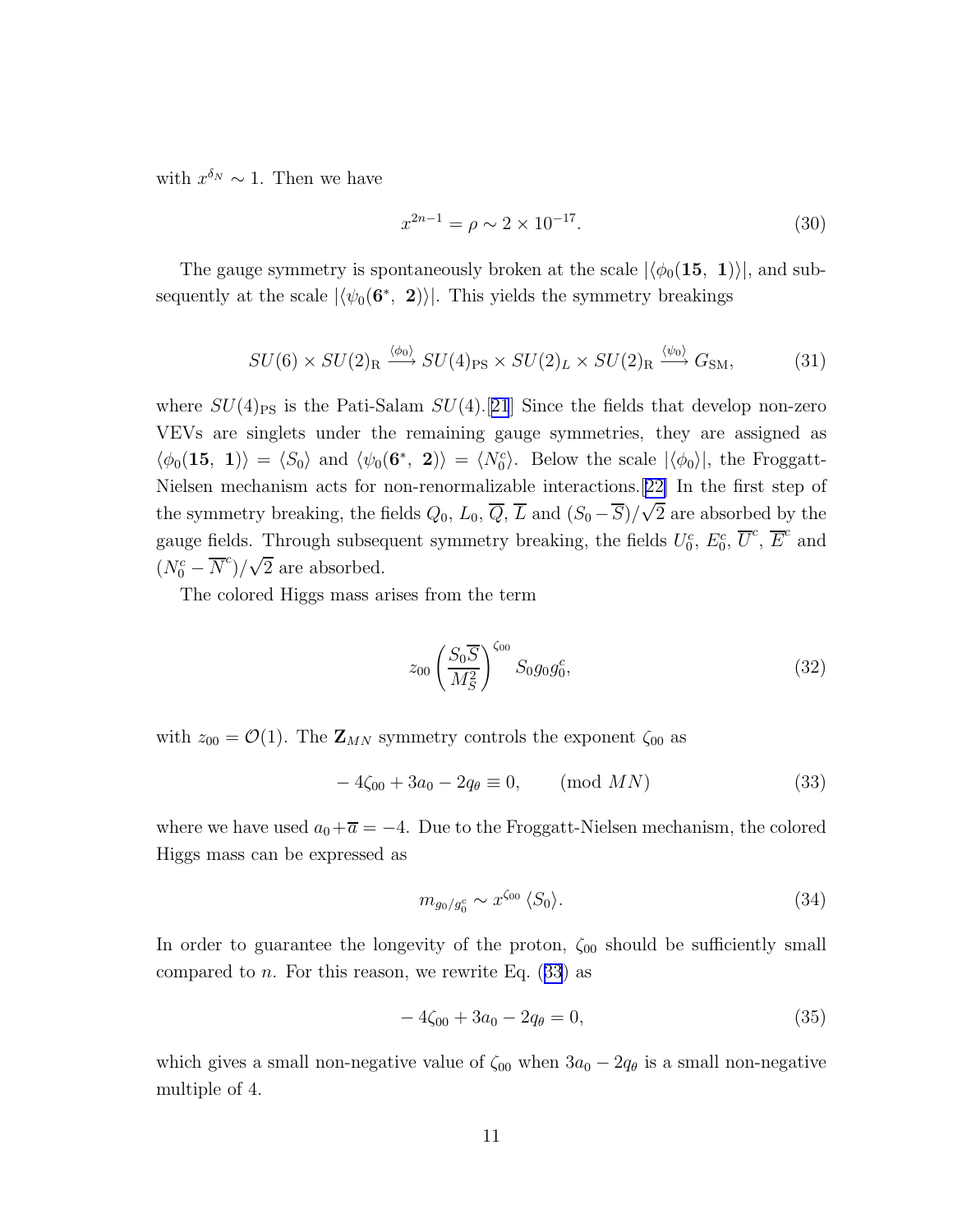<span id="page-11-0"></span>Similarly, the  $\mu$  term induced from

$$
h_{00} \left(\frac{S_0 \overline{S}}{M_S^2}\right)^{\eta_{00}} S_0 H_{u0} H_{d0},\tag{36}
$$

with  $h_{00} = \mathcal{O}(1)$ , is of the form

$$
\mu \sim x^{\eta_{00}} \langle S_0 \rangle. \tag{37}
$$

The exponent  $\eta_{00}$  is determined by

$$
-4\eta_{00} + a_0 + 2b_0 - 2q_\theta \equiv 0. \qquad \text{(mod } MN)
$$
 (38)

In order to obtain  $\mu \sim \mathcal{O}(10^2) \text{GeV}$ , we need  $\eta_{00} \sim 2n$ . Then, when  $b_0$  is even and  $a_0 + 2b_0 \leq 0$ , we rewrite Eq. (38) as

$$
-4\eta_{00} + a_0 + 2b_0 - 2q_\theta = -2MN.
$$
\n(39)

We now turn to the quark/lepton mass matrices. The mass matrix for up-type quarks comes from the term

$$
m_{ij} \left(\frac{S_0 \overline{S}}{M_S^2}\right)^{\mu_{ij}} Q_i U_j^c H_{u0}, \qquad (i, j = 1, 2, 3)
$$
 (40)

with  $m_{ij} = \mathcal{O}(1)$ . The exponent  $\mu_{ij}$  is determined by

$$
-4\mu_{ij} + a_i + b_j + b_0 - 2q_\theta \equiv 0. \qquad \text{(mod } MN)
$$
 (41)

The  $3 \times 3$  mass matrix is given by

$$
\mathcal{M}_{ij}v_u = m_{ij} x^{\mu_{ij}} v_u, \qquad (42)
$$

where  $v_u = \langle H_{u0} \rangle$ . In order to account for the experimental fact that the top-quark mass is of  $\mathcal{O}(v_u)$ , we expect  $\mu_{33} \simeq 0$  and set

$$
-4\mu_{33} + a_3 + b_3 + b_0 - 2q_\theta = 0. \tag{43}
$$

This relation holds when  $a_3 + b_3 + b_0 \equiv 0 \pmod{4}$ . Furthermore, we choose the parameterization

$$
\alpha_1 > \alpha_2 > \alpha_3 = 0, \qquad \beta_1 > \beta_2 > \beta_3 = 0,
$$
\n(44)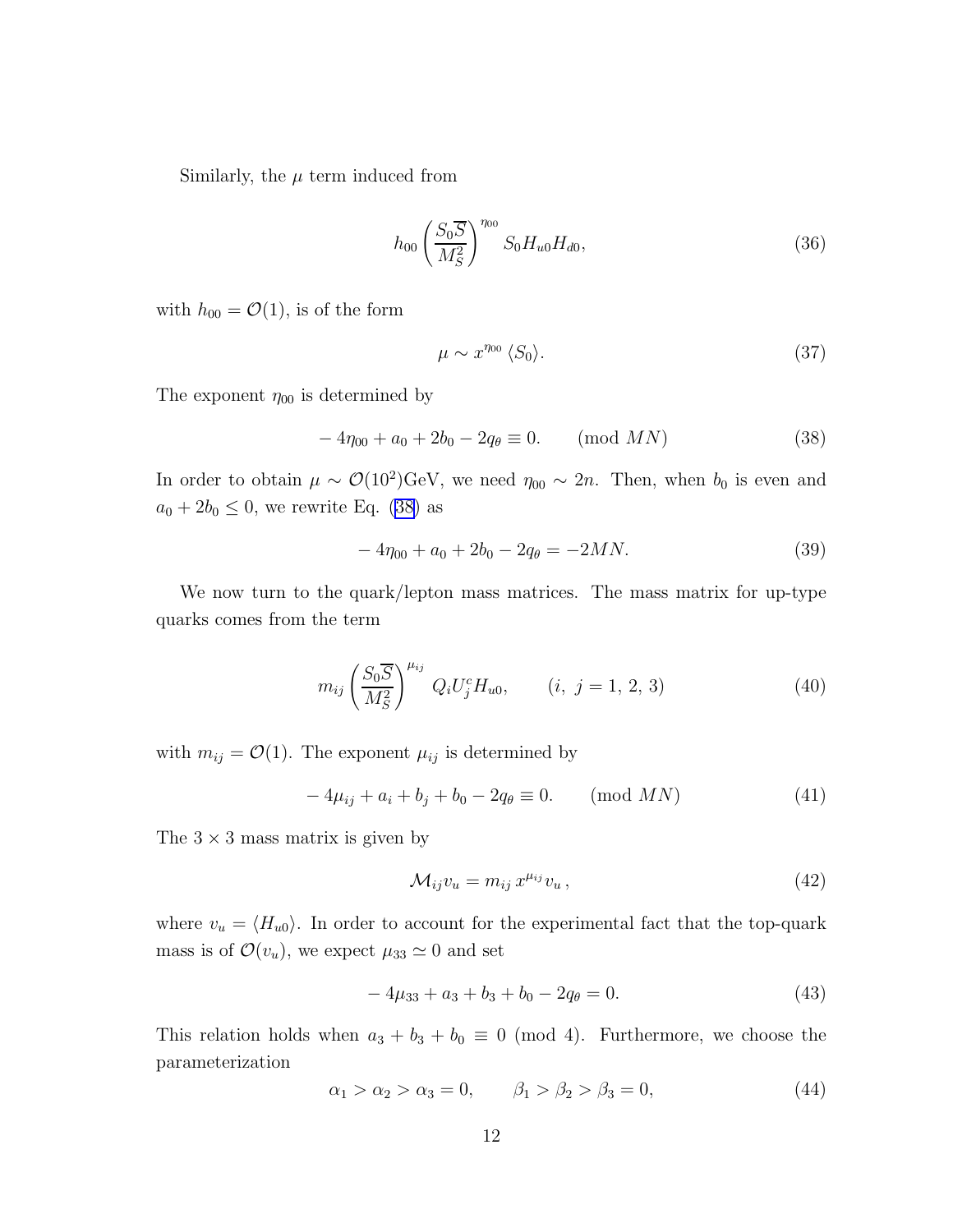<span id="page-12-0"></span>where  $\alpha_i$  and  $\beta_i$  are integers defined by

$$
\alpha_i = \frac{1}{4}(a_i - a_3), \qquad \beta_i = \frac{1}{4}(b_i - b_3). \tag{45}
$$

Then the mass matrix Eq. ([42](#page-11-0)) is of the form

$$
\mathcal{M} \times v_u = \begin{pmatrix} m_{11} x^{\alpha_1 + \beta_1} & m_{12} x^{\alpha_1 + \beta_2} & m_{13} x^{\alpha_1} \\ m_{21} x^{\alpha_2 + \beta_1} & m_{22} x^{\alpha_2 + \beta_2} & m_{23} x^{\alpha_2} \\ m_{31} x^{\beta_1} & m_{32} x^{\beta_2} & m_{33} \end{pmatrix} \times x^{\mu_{33}} v_u.
$$
 (46)

The mass eigenvalues for up-type quarks become

$$
(m_u, m_c, m_t) \sim (x^{\alpha_1 + \beta_1}, x^{\alpha_2 + \beta_2}, 1) \times x^{\mu_{33}} v_u \tag{47}
$$

at the string scale  $M_S$ .

In the down-quark sector, the mass matrix is given by  $[5, 6, 7, 8]$  $[5, 6, 7, 8]$  $[5, 6, 7, 8]$  $[5, 6, 7, 8]$  $[5, 6, 7, 8]$  $[5, 6, 7, 8]$  $[5, 6, 7, 8]$  $[5, 6, 7, 8]$ 

$$
\widehat{\mathcal{M}}_d = \frac{g}{D} \begin{pmatrix} y_S \mathcal{Z} & y_N \mathcal{M} \\ 0 & \rho_d \mathcal{M} \end{pmatrix} \tag{48}
$$

in  $M_S$  units, where  $y_S = \langle S_0 \rangle / M_S$ ,  $y_N = \langle N_0^c \rangle / M_S$ ,  $\rho_d = v_d / M_S$  and  $v_d = \langle H_{d0} \rangle$ . Since  $g^c$  and  $D^c$  are indistinguishable under the standard model gauge group  $G_{SM}$ , mixings occur between these fields. Consequently, the mass matrix for down-type quarks becomes a  $6 \times 6$  matrix. The above  $3 \times 3$  g-g<sup>c</sup> submatrix coming from the term

$$
z_{ij} \left(\frac{S_0 \overline{S}}{M_S^2}\right)^{\zeta_{ij}} S_0 g_i g_j^c \tag{49}
$$

is given by

$$
\mathcal{Z}_{ij} = z_{ij} \, x^{\zeta_{ij}},\tag{50}
$$

with  $z_{ij} = \mathcal{O}(1)$ . Flavor symmetry requires the conditions

$$
-4\zeta_{ij} + a_i + a_j + a_0 - 2q_\theta \equiv 0. \qquad \text{(mod } MN)
$$
 (51)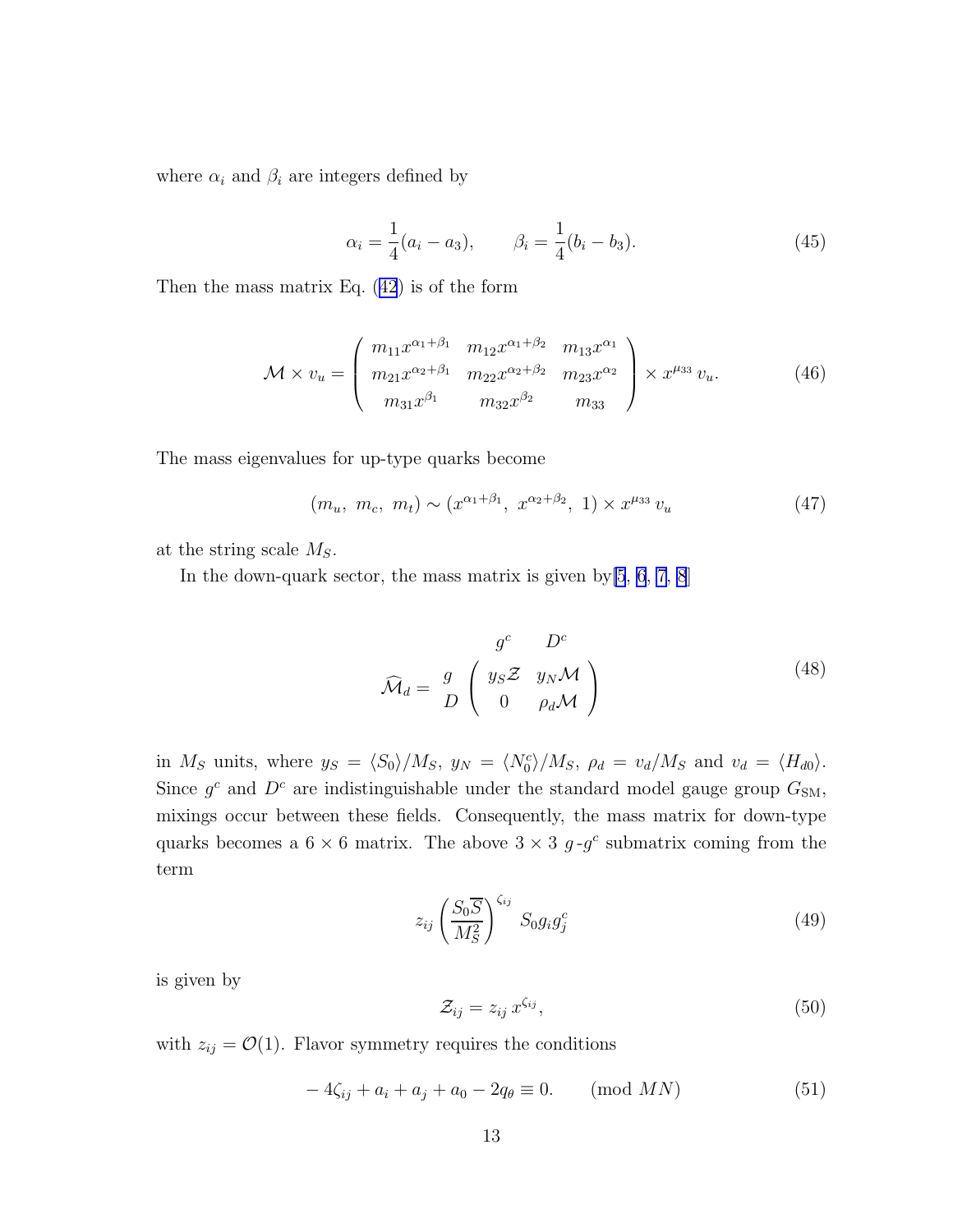<span id="page-13-0"></span>Then, with  $a_i + a_j \equiv 0 \pmod{4}$ , as shown in Eq. ([25\)](#page-9-0), we set

$$
-4\zeta_{33} + 2a_3 + a_0 - 2q_\theta = 0. \tag{52}
$$

The eigenstates of the mass matrix [\(48](#page-12-0)) contain three heavy modes and three light modes. An important phenomenological constraint results from the observed pattern of quark mixings. As pointed out in Ref.[[8\]](#page-24-0), when the relation

$$
x^{\delta_d} \sim 1\tag{53}
$$

is satisfied, where

$$
\delta_d = \left[ \alpha_1 + \zeta_{33} + \frac{1}{2} \right] - \left[ \beta_1 + \mu_{33} + \frac{1}{2} \left( \frac{n}{4} + \delta_N \right) \right],\tag{54}
$$

we obtain

$$
\theta_{12} \sim x^{\alpha_1 - \alpha_2}, \qquad \theta_{23} \sim x^{\alpha_2}.
$$
\n
$$
(55)
$$

By taking  $x^{\alpha_1} \sim \lambda^3$  and  $x^{\alpha_2} \sim \lambda^2$  with  $\lambda \sim 0.22$ , we can reproduce a phenomenologically acceptable pattern of the CKM matrix :

$$
V_{\text{CKM}} \sim \begin{pmatrix} 1 & \lambda & \lambda^5 \\ \lambda & 1 & \lambda^2 \\ \lambda^3 & \lambda^2 & 1 \end{pmatrix} . \tag{56}
$$

At the string scale  $M<sub>S</sub>$ , the mass spectra of the light modes become

$$
(m_d, m_s, m_b) \sim (x^{\alpha_1 + \beta_1 + \delta_d}, x^{\alpha_2 + \beta_1}, x^{\alpha_2 + \beta_1 - \alpha_1 + \delta_d}) \times x^{\mu_{33}} v_d \tag{57}
$$

for  $\delta_d\geq 0,$  and

$$
(m_d, m_s, m_b) \sim (x^{\alpha_1 + \beta_1}, x^{\alpha_2 + \beta_1 + \delta_d}, x^{\alpha_2 + \beta_1 - \alpha_1 + \delta_d}) \times x^{\mu_{33}} v_d \tag{58}
$$

for  $\delta_d < 0$ .

In the charged lepton sector, the mass matrix has the  $6 \times 6$  form [[5, 6, 7, 9\]](#page-24-0)

$$
\widehat{\mathcal{M}}_l = \begin{array}{cc} H_u^+ & E^{c+} \\ H_d^- & \left( \begin{array}{cc} y_S \mathcal{H} & 0 \\ y_N \mathcal{M} & \rho_d \mathcal{M} \end{array} \right) \end{array} \tag{59}
$$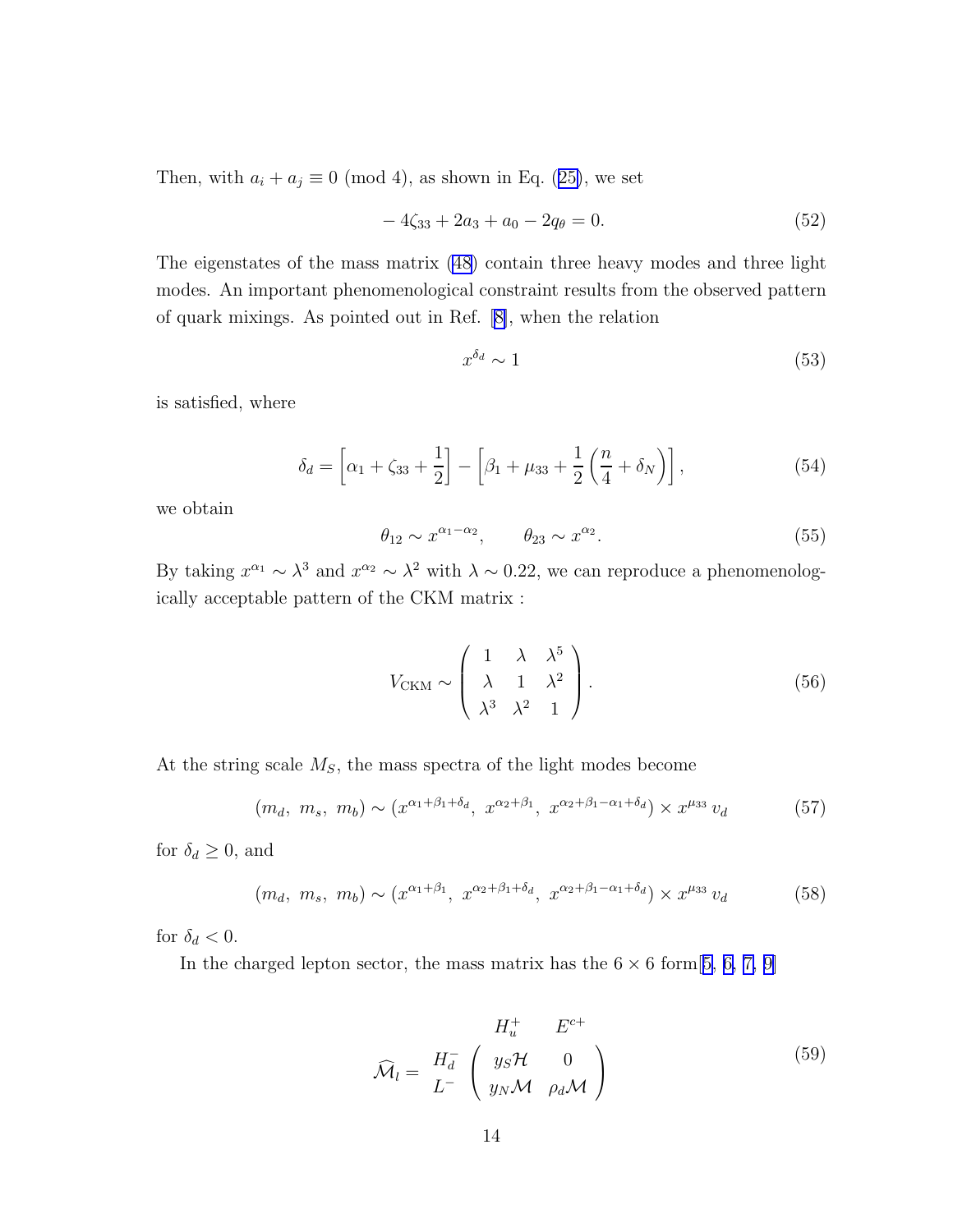in  $M<sub>S</sub>$  units. Because  $H<sub>d</sub>$  and L also have the same quantum number under  $G<sub>SM</sub>$ , mixings occur between these fields. The above  $3 \times 3$   $H_d$ - $H_u$  submatrix coming from

$$
h_{ij} \left(\frac{S_0 \overline{S}}{M_S^2}\right)^{n_{ij}} S_0 H_{di} H_{uj} \tag{60}
$$

is expressed as

$$
\mathcal{H}_{ij} = h_{ij} x^{\eta_{ij}},\tag{61}
$$

with  $h_{ij} = \mathcal{O}(1)$ . ¿From the flavor symmetry, we have the conditions

$$
-4\eta_{ij} + b_i + b_j + a_0 - 2q_\theta \equiv 0. \quad (\text{mod } MN)
$$
 (62)

Again, by assuming  $b_i + b_j \equiv 0 \pmod{4}$ , we set

$$
-4\eta_{33} + 2b_3 + a_0 - 2q_\theta = 0. \tag{63}
$$

The eigenstates of the mass matrix [\(59](#page-13-0)) contain three heavy modes and three light modes.

In the neutral sector, there exist five types of matter fields,  $H_u^0$ ,  $H_d^0$ ,  $L^0$ ,  $N^c$  and S. Then we have the  $15 \times 15$  mass matrix[[5, 6, 7, 9\]](#page-24-0)

$$
\widehat{\mathcal{M}}_{NS} = \begin{bmatrix}\nH_u^0 & H_d^0 & L^0 & N^c & S \\
H_u^0 & 0 & y_S \mathcal{H} & y_N \mathcal{M}^T & 0 & \rho_d \mathcal{M}^T \\
H_d^0 & y_S \mathcal{H} & 0 & 0 & 0 & \rho_u \mathcal{M}^T \\
y_N \mathcal{M} & 0 & 0 & \rho_u \mathcal{M} & 0 \\
N^c & 0 & 0 & \rho_u \mathcal{M}^T & N & T^T \\
S & \rho_d \mathcal{M} & \rho_u \mathcal{M} & 0 & T & S\n\end{bmatrix}
$$
\n(64)

in  $M<sub>S</sub>$  units, where  $\rho_u = v_u/M_S$ . In this matrix, the 6  $\times$  6 submatrix

$$
\widehat{\mathcal{M}}_M = \left(\begin{array}{cc} \mathcal{N} & \mathcal{T}^T \\ \mathcal{T} & \mathcal{S} \end{array}\right) \tag{65}
$$

plays the role of the Majorana mass matrix in the seesaw mechanism. The  $3 \times 3$ submatrix  $\mathcal N$  is induced from the terms

$$
M_S^{-1} \left(\frac{S_0 \overline{S}}{M_S^2}\right)^{\nu_{ij}} (\psi_i \overline{\psi})(\psi_j \overline{\psi}), \qquad (i, j = 1, 2, 3)
$$
 (66)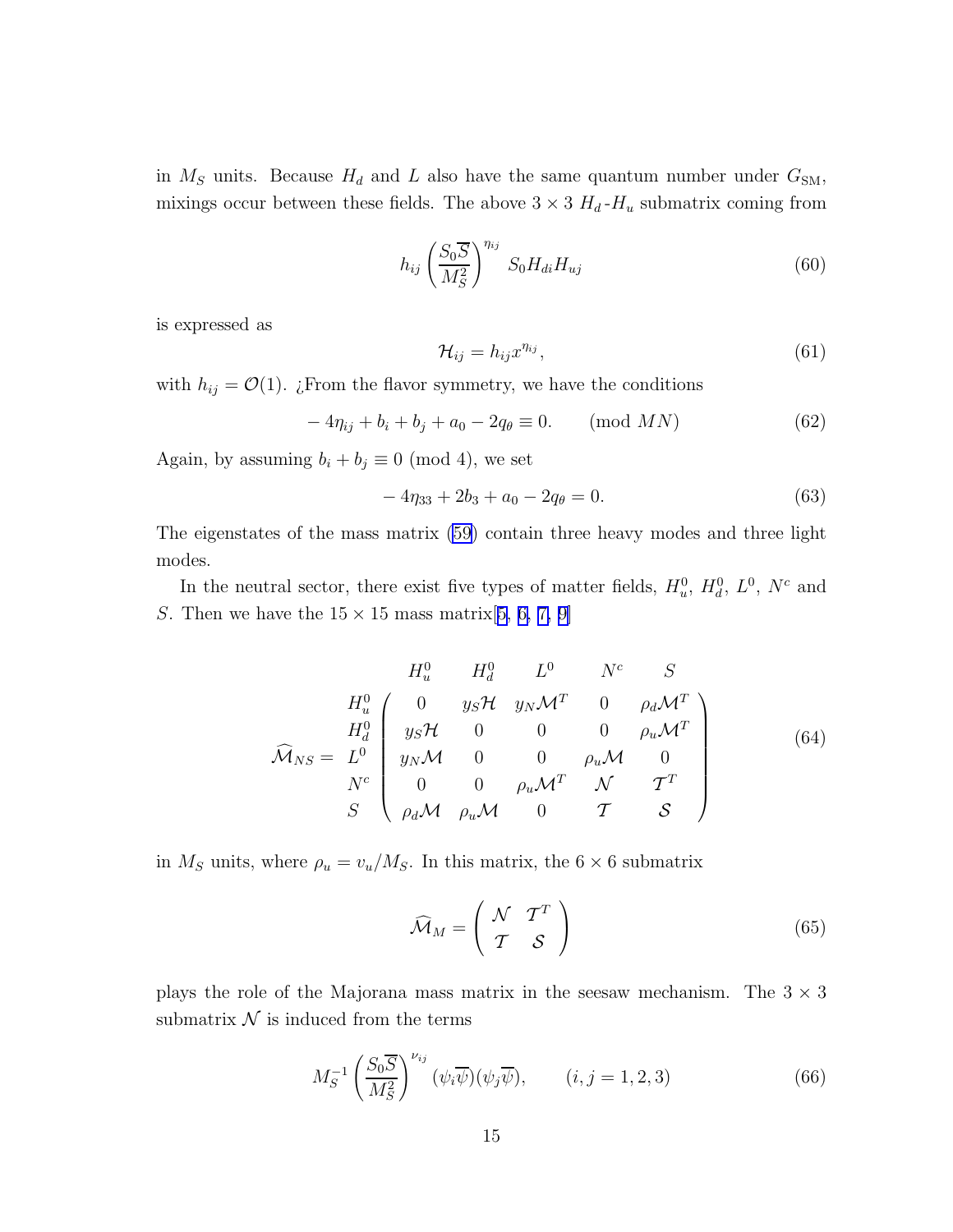<span id="page-15-0"></span>where the exponents are given by

$$
-4\nu_{ij} + b_i + b_j + 2\overline{b} - 2q_\theta \equiv 0. \qquad \text{(mod } MN)
$$
 (67)

In fact, these terms lead to the Majorana mass terms

$$
M_S \mathcal{N}_{ij} N_i^c N_j^c \sim M_S x^{\nu_{ij}} \left(\frac{\langle \overline{N^c} \rangle}{M_S}\right)^2 N_i^c N_j^c. \tag{68}
$$

Phenomenologically, it is desirable for the Majorana mass of the third generation to be  $10^{10} - 10^{12}$  GeV. This scale is nearly equal to the geometrical average of  $M_s$  and  $M_Z$  :

$$
M_S x^{\nu_{33}} \left(\frac{\langle \overline{N^c} \rangle}{M_S} \right)^2 \sim 10 \times \sqrt{M_S M_Z} \sim 50 \times M_S \sqrt{\rho}.
$$
 (69)

This implies

$$
\nu_{33} + \frac{n}{4} \sim 0.9 \times n. \tag{70}
$$

When  $b_3$  is even but  $\overline{b}$  is odd, the flavor symmetry leads to

$$
-4\nu_{33} + 2b_3 + 2\overline{b} - 2q_\theta = -MN.\tag{71}
$$

Because the right-hand side of this equation is not  $-2MN$  but  $-MN$ , we can obtain solutions consistent with Eq.  $(70)$ . The submatrix S induced from

$$
M_S^{-1} \left(\frac{S_0 \overline{S}}{M_S^2}\right)^{\sigma_{ij}} (\phi_i \overline{\phi})(\phi_j \overline{\phi})
$$
\n(72)

is expressed as

$$
S_{ij} \sim x^{\sigma_{ij}} \left(\frac{\langle \overline{S} \rangle}{M_S}\right)^2.
$$
 (73)

The exponents are determined by

$$
-4\sigma_{ij} + a_i + a_j + 2\overline{a} - 2q_\theta \equiv 0. \qquad \text{(mod } MN)
$$
 (74)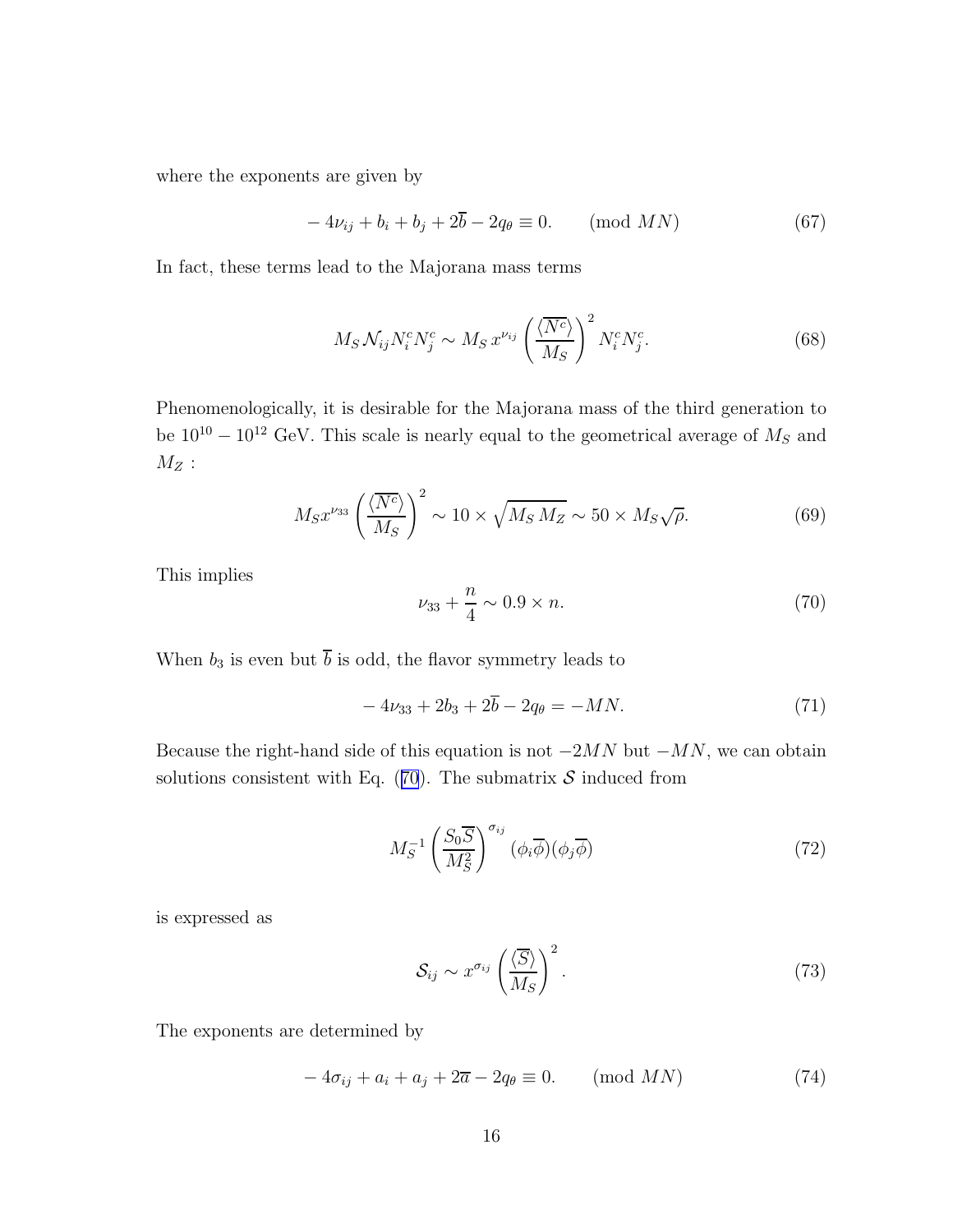The submatrix  $\mathcal T$  induced from

$$
M_S^{-1} \left(\frac{S_0 \overline{S}}{M_S^2}\right)^{\tau_{ij}} (\phi_i \overline{\phi})(\psi_j \overline{\psi})
$$
 (75)

is given by

$$
\mathcal{T}_{ij} \sim x^{\tau_{ij}} \frac{\langle \overline{S} \rangle \langle \overline{N^c} \rangle}{M_S^2}.
$$
\n(76)

The flavor symmetry yields the conditions

$$
-4\tau_{ij} + a_i + b_j + \overline{a} + \overline{b} - 2q_\theta \equiv 0. \qquad \text{(mod } MN)
$$
 (77)

Because only  $\bar{b}$  is taken as an odd integer, we have no solution to satisfy Eq. (77). This means that  $\mathcal{T} = 0$ .

We now proceed to discuss phenomenological constraints resulting from the lepton flavor mixings. As pointed out in Ref.[[9](#page-24-0)], in the present framework there are two possibilities for realistic patterns of the MNS matrix, that is, the LMA-MSW solution and the SMA-MSW solution. The LMA solution can be derived when the relation

$$
x^{\delta_L} \sim 1\tag{78}
$$

holds, where

$$
\delta_L = \left[ \frac{\alpha_1 + \alpha_2}{2} + \mu_{33} + \frac{1}{2} \left( \frac{n}{4} + \delta_N \right) \right] - \left[ \beta_1 + \eta_{33} + \frac{1}{2} \right]. \tag{79}
$$

In this case we have

$$
\tan \theta_{12}^{\text{MNS}} \sim x^{\frac{\alpha_1 - \alpha_2}{2} + \delta_L} \sim \sqrt{\lambda} x^{\delta_L},
$$
  
\n
$$
\tan \theta_{23}^{\text{MNS}} \sim x^{\frac{\alpha_1 - \alpha_2}{2} - \delta_L} \sim \sqrt{\lambda} x^{-\delta_L},
$$
  
\n
$$
\tan \theta_{13}^{\text{MNS}} \sim x^{\alpha_1 - \alpha_2} \sim \lambda,
$$
\n(80)

and the mass spectra of the light charged leptons become

$$
(m_e, m_\mu, m_\tau) \sim (x^{\alpha_1 + \beta_1}, x^{\beta_2 + \frac{\alpha_1 + \alpha_2}{2} - \delta_L}, x^{\alpha_2}) \times x^{\mu_{33}} v_d.
$$
 (81)

The neutrino masses are given by

$$
(m_{\nu_1}, m_{\nu_2}, m_{\nu_3}) \sim (x^{2(\alpha_1 - \alpha_2)}, x^{\alpha_1 - \alpha_2 - 2\delta_L}, 1) \times \frac{v_u^2}{M_S} x^{2(\alpha_2 + \mu_{33}) - \nu_{33} - \frac{n}{4} - \delta_N}.
$$
 (82)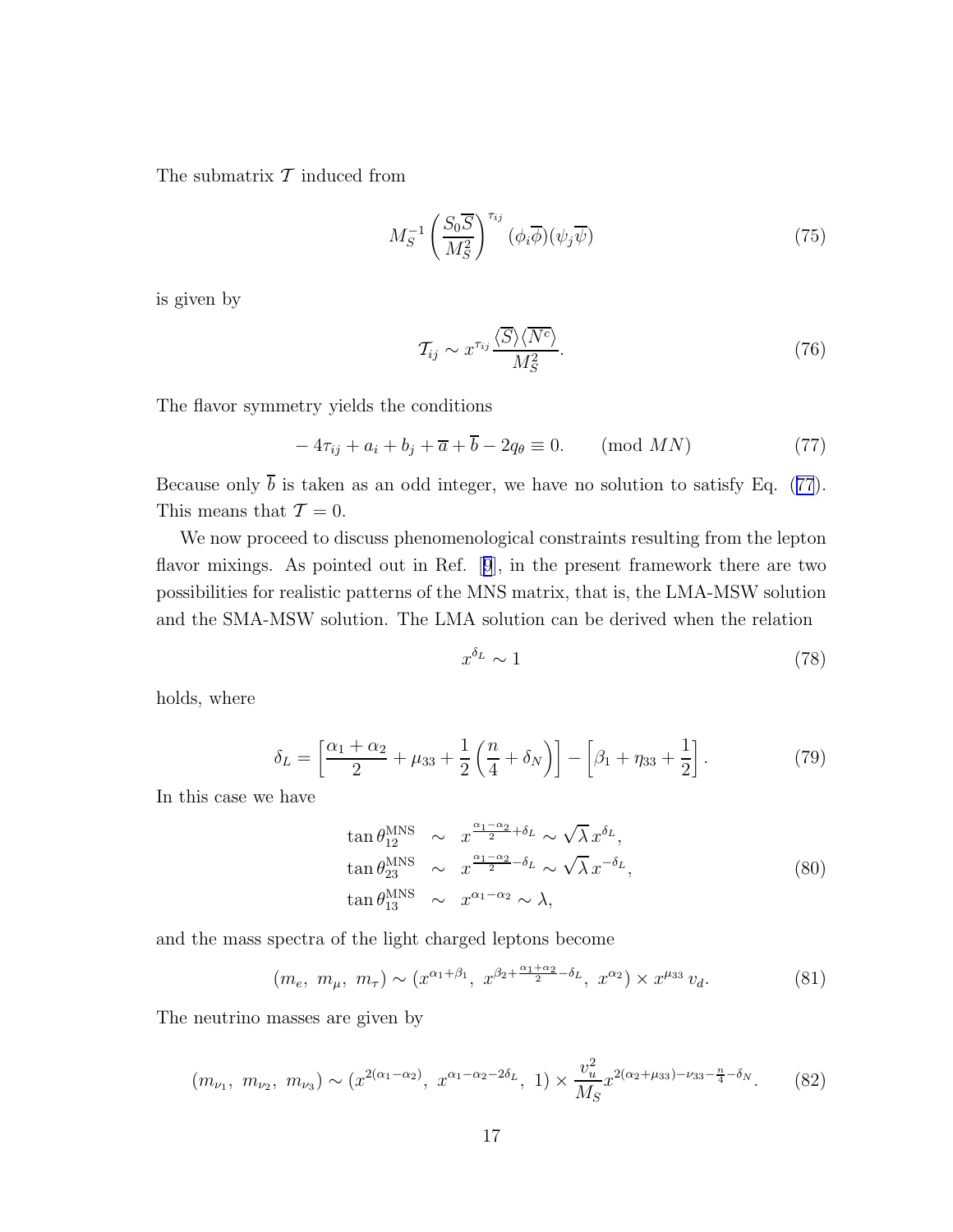In a similar way, the SMA solution is obtained when the relation

$$
x^{\delta_S} \sim 1\tag{83}
$$

is satisfied, where

$$
\delta_S = \left[ \alpha_1 + \mu_{33} + \frac{1}{2} \left( \frac{n}{4} + \delta_N \right) \right] - \left[ \beta_2 + \eta_{33} + \frac{1}{2} \right]. \tag{84}
$$

In this case, the parameterizations  $x^{\beta_1} \sim \lambda^4$  and  $x^{\beta_2} \sim \lambda^2$  lead to

$$
\tan \theta_{12}^{\text{MNS}} \sim x^{\beta_1 - \beta_2 - \delta_S} \sim \lambda^2 x^{-\delta_S},
$$
  
\n
$$
\tan \theta_{23}^{\text{MNS}} \sim x^{\delta_S},
$$
  
\n
$$
\tan \theta_{13}^{\text{MNS}} \sim x^{\beta_1 - \beta_2} \sim \lambda^2.
$$
\n(85)

We then obtain the mass spectra

$$
(m_e, m_\mu, m_\tau) \sim (x^{\alpha_1 + 2\beta_1 - \beta_2 - \delta_S}, x^{\alpha_1 + \beta_2}, x^{\alpha_1 - \delta_S}) \times x^{\mu_{33}} v_d \tag{86}
$$

for light charged leptons and

$$
(m_{\nu_1}, m_{\nu_2}, m_{\nu_3}) \sim (x^{2(\beta_1 - \beta_2)}, x^{2\delta_S}, 1) \times \frac{v_u^2}{M_S} x^{2(\alpha_1 + \mu_{33} - \delta_S) - \nu_{33} - \frac{n}{4} - \delta_N} \tag{87}
$$

for neutrinos.

#### 4 Anomaly-free conditions

It is known that all non-gauge symmetries break down around the Planck scale due to quantum gravity effects.[[2](#page-24-0)] On the other hand, phenomenologically it seems that the flavor symmetries are necessary for explaining the fermion mass hierarchies and the mixings. Therefore, it would be natural for the flavor symmetries to be unbroken discrete subgroups of local gauge symmteries. If this is the case, the discrete flavor symmetries would be stable with respect to quantum gravity effects and then remains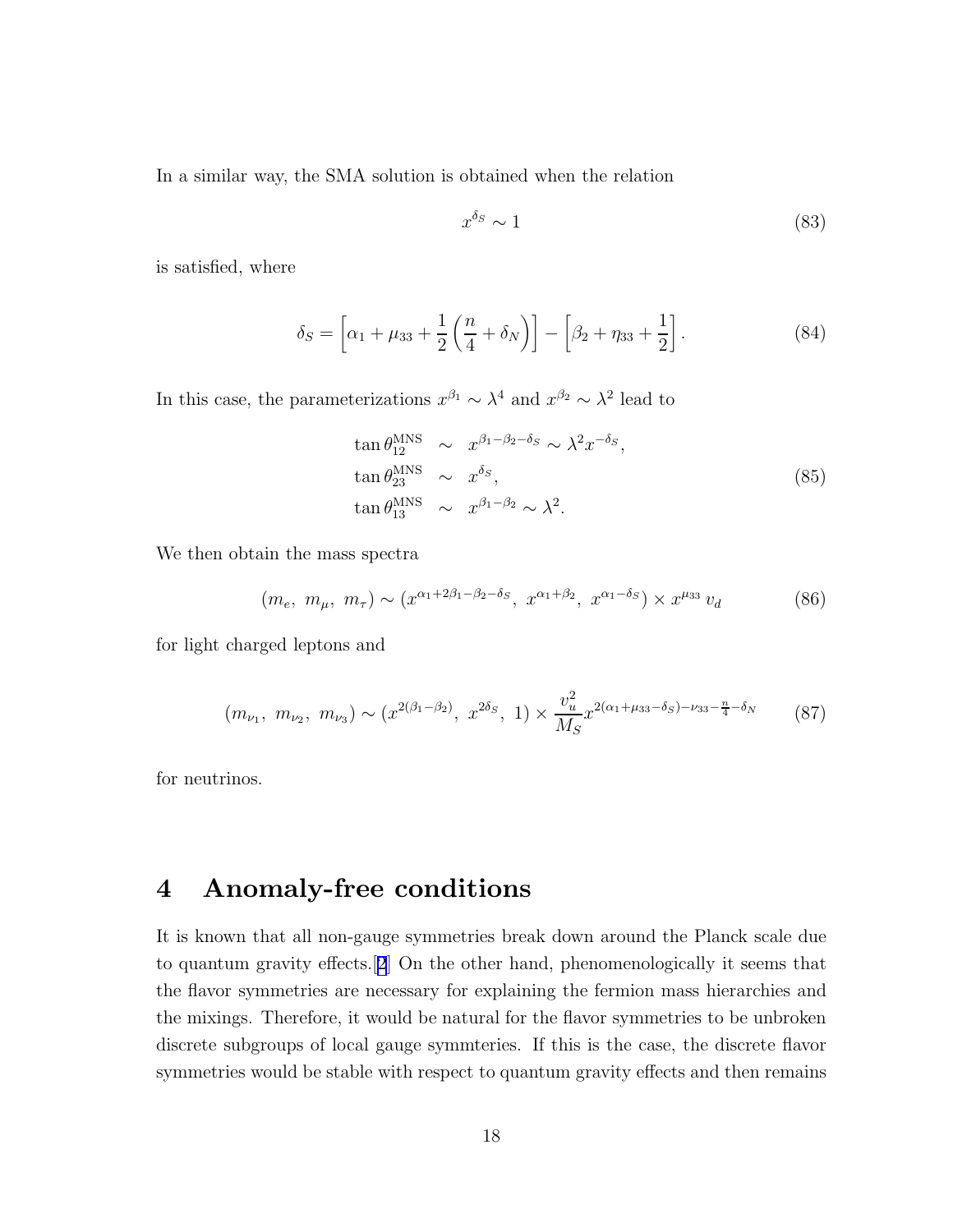<span id="page-18-0"></span>in the low-energy effective theory. Such discrete flavor symmetries should be nonanomalous.[[3, 4\]](#page-24-0)

If the  $\mathbf{Z}_{MN}$  symmetry considered here arises from certain gauge symmetries and if anomaly cancellation does not occur via the Green-Schwartz mechanism,[\[23](#page-25-0)] the  $\mathbf{Z}_{MN}$  symmetry itself should be non-anomalous. Because the gauge symmetry at the string scale is assumed to be  $SU(6) \times SU(2)_R$ , the mixed anomaly conditions  ${\bf Z}_{MN}\cdot (SU(6))^2$  and  ${\bf Z}_{MN}\cdot (SU(2)_{\rm R})^2$  are imposed on the  ${\bf Z}_{MN}$  charges of the massless matter fields. The heavy fermions decouple in  $\mathbf{Z}_{MN} \cdot (SU(6))^2$  and  $\mathbf{Z}_{MN} \cdot (SU(2)_R)^2$ anomalies but not in the cubic  $\mathbb{Z}_{MN}^3$  and the mixed  $\mathbb{Z}_{MN}$  · (Graviton)<sup>2</sup> anomalies. At present, however, we have no information about the heavy modes. Therefore, the cubic  $\mathbf{Z}_{MN}^3$  and the mixed  $\mathbf{Z}_{MN} \cdot (\text{Graviton})^2$  anomaly conditions are not relevant to the constraints on the flavor charges of matter fields in the low-energy effective theory.

Because the charged matter fields consist of  $(15, 1)$ ,  $(6^*, 2)$  and their conjugates under  $SU(6) \times SU(2)_R$ , the mixed anomaly conditions become

$$
4\left[\sum_{i=0}^{3} (a_i - q_{\theta}) + (\overline{a} - q_{\theta})\right] + 2\left[\sum_{i=0}^{3} (b_i - q_{\theta}) + (\overline{b} - q_{\theta})\right] + 12 q_{\theta} \equiv 0, \quad (\text{mod } MN) \quad (88)
$$

$$
6\left[\sum_{i=0}^{3} (b_i - q_{\theta}) + (\overline{b} - q_{\theta})\right] + 4 q_{\theta} \equiv 0, \quad (\text{mod } MN) \tag{89}
$$

for  $SU(6)$  and  $SU(2)_R$ , respectively. These conditions are rewritten as

$$
4 a_T + 2 b_T \equiv 18 q_\theta, \qquad 6 b_T \equiv 26 q_\theta, \qquad \text{(mod } MN)
$$
 (90)

where

$$
a_T = \sum_{i=0}^{3} a_i + \overline{a}, \qquad b_T = \sum_{i=0}^{3} b_i + \overline{b}.
$$
 (91)

Noting that  $a_T$  is even and  $b_T$  is odd, we obtain

$$
a_T - b_T \equiv \frac{1}{2}MN - 2q_\theta, \qquad \text{(mod } MN)
$$
 (92)

$$
6 a_T \equiv 14 q_\theta. \quad (\text{mod } MN) \tag{93}
$$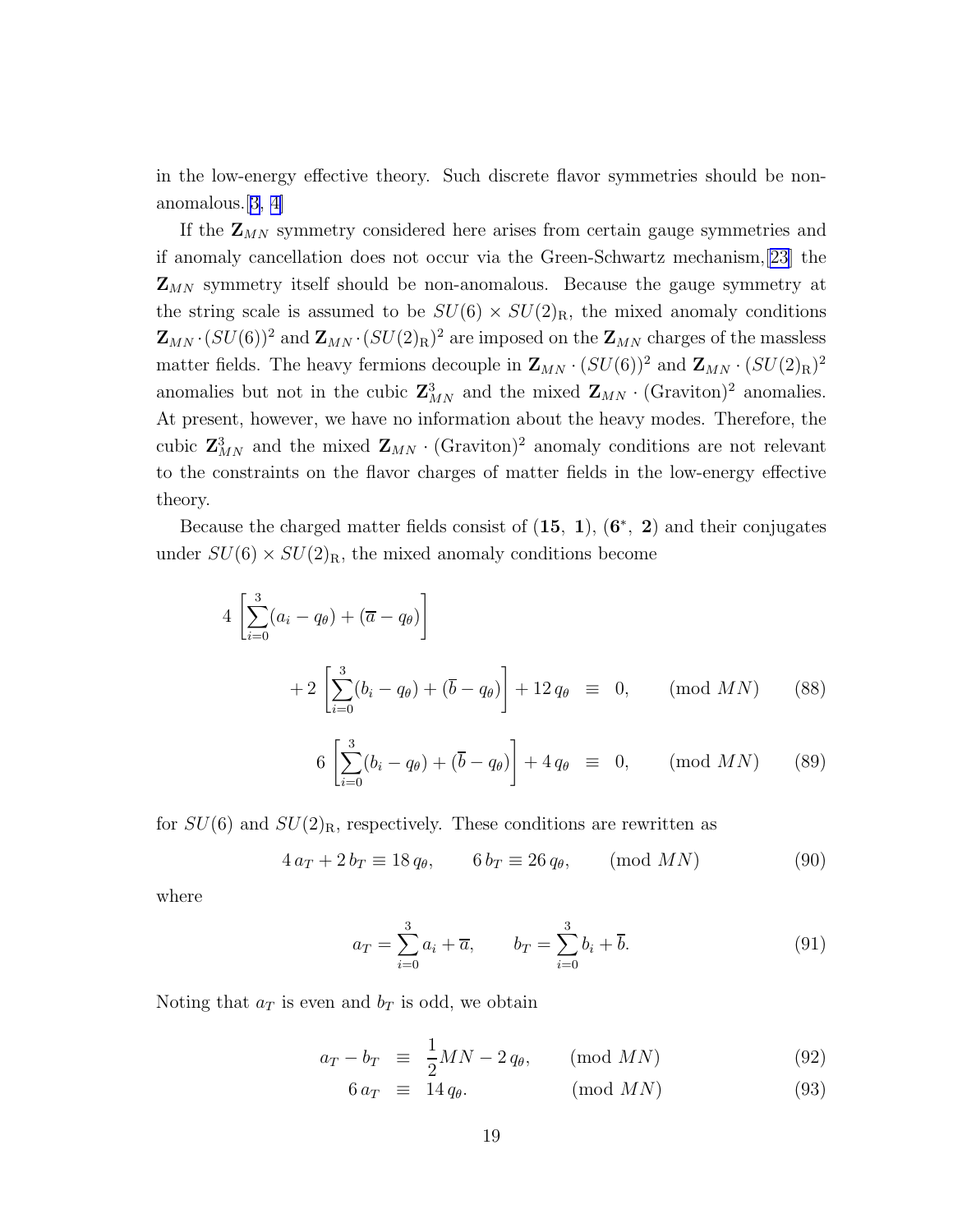Because the Grassmann number  $\theta$  has charge ( $\pm 1$ , 0) under  $\mathbf{Z}_M \times \mathbf{Z}_N$ , in the case  $M \equiv 0 \pmod{3}$ , we have no solutions of the anomaly condition Eq. ([93](#page-18-0)). Thus

$$
M \not\equiv 0. \qquad \text{(mod 3)}\tag{94}
$$

In a previous paper [\[1](#page-24-0)], we chose  $M = 15$  and  $N = 14$ . This choice contradicts the above conditions. Therefore, in the next section we explore viable solutions that are consistent with these anomaly conditions. The anomaly conditions are so stringent that many types of discrete symmetries are ruled out. In fact, as seen in the next section, we find a LMA solution but no SMA solution.

Finally, we would like to remark that the  $D_4 = \mathbf{Z}_2^{(F)} \ltimes \mathbf{Z}_4$  mixed anomaly conditions are satisfied in the present model. As seen from Tables II and III, under  $\mathbf{Z}_2^{(\text{FC})}$  $2^{(\Gamma\cup)}$  $\phi(15, 1)_i$   $(i = 0, 1, 2, 3)$  and  $\overline{\phi(15, 1)}$  are even, while  $\psi(6^*, 2)_i$   $(i = 0, 1, 2, 3)$  and  $\overline{\psi(6^*, 2)}$  are odd. Since these fields are even-dimensional representations of  $SU(6)$ and also of  $SU(2)_R$ , the present matter content is anomaly-free with respect to the  $\mathbf{Z}_2^{(\text{FC})}$  mixed anomaly. For the  $\mathbf{Z}_4$  mixed anomalies, we have to take account of the relation

$$
g_1 g_2 g_1^{-1} = g_2^{-1}.
$$
\n(95)

Specifically,  $g_1$  does not commutate with  $g_2$  but does commutate with  $g_2^2$ . This relation implies that  $\mathbb{Z}_4$  charges are additive not mod 4 but mod 2. Therefore, in order to determine whether the  $\mathbb{Z}_4$  mixed anomaly conditions are satisfied, it is enough to determine whether  $\mathbf{Z}_2^{(\text{R})}$  $2<sup>(R)</sup>$ , which is a subgroup of  $\mathbb{Z}_4$ , is anomalous. As shown in Table IV, under  $\mathbf{Z}_2^{(\text{R})}$  $\psi_2^{(R)}$ ,  $\phi(15, 1)_i$  and  $\psi(6^*, 2)_i$   $(i = 1, 2, 3)$  superfields are odd, while  $\phi(15, 1)_0, \, \psi(6^*, 2)_0, \, \overline{\phi(15, 1)}$  and  $\overline{\psi(6^*, 2)}$  are even. Their fermion components have opposite R-parities. Therefore,  $\mathbf{Z}_2^{(R)}$  mixed anomalies of  $\phi_0(\psi_0)$  and  $\overline{\phi}(\overline{\psi})$  cancel pairwise with each other.

#### 5 Anomaly-free solutions

In section 3 we studied a set of phenomenological conditions, which can be expressed as

$$
-(b_0 + \overline{b}) = n = \frac{1}{4}(MN - q_\theta),
$$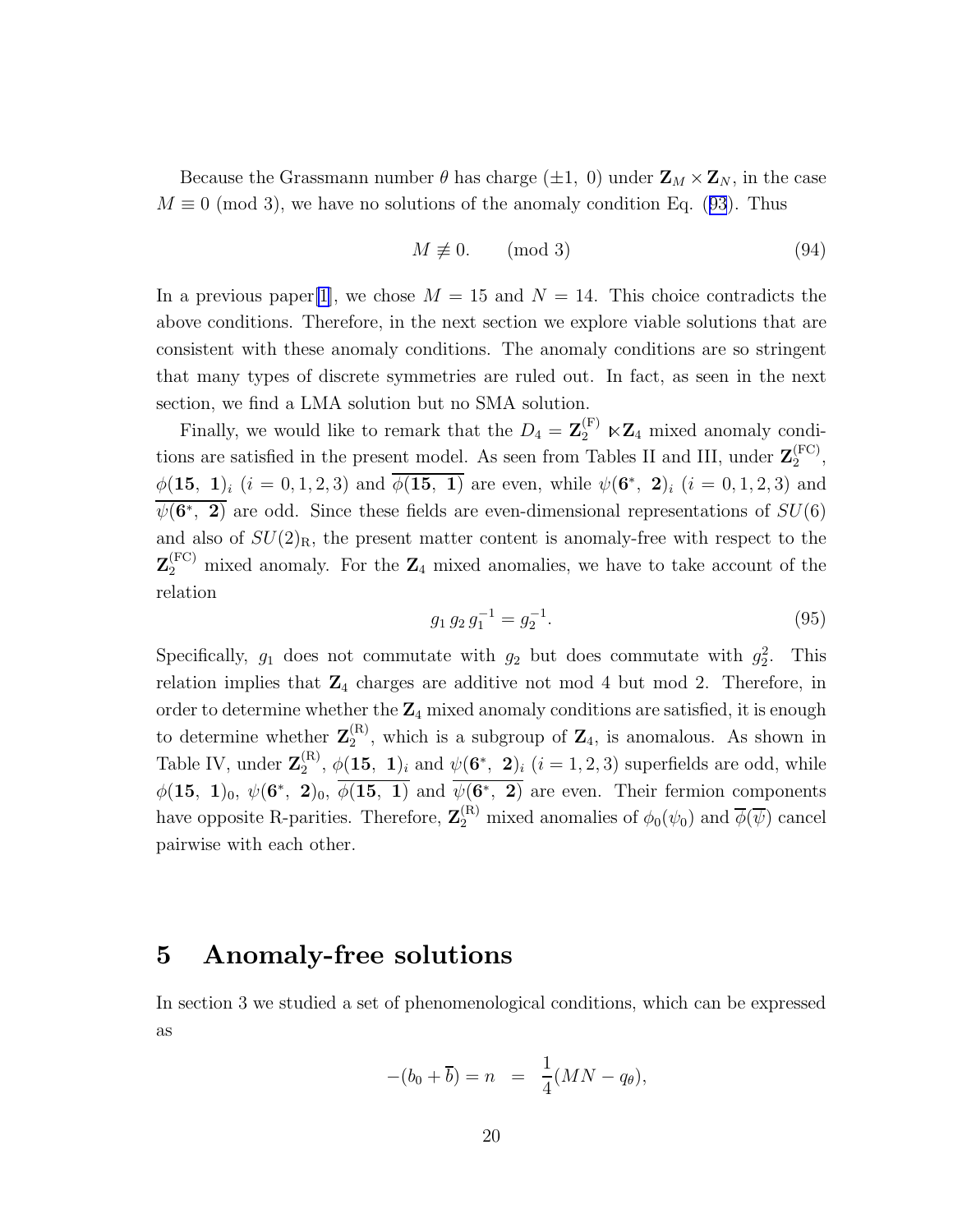<span id="page-20-0"></span>
$$
-4\zeta_{00} + 3a_0 = 2q_{\theta},
$$
  
\n
$$
-4\eta_{00} + a_0 + 2b_0 = -8n,
$$
  
\n
$$
-4\mu_{33} + a_3 + b_3 + b_0 = 2q_{\theta},
$$
  
\n
$$
-4\zeta_{33} + 2a_3 + a_0 = 2q_{\theta},
$$
  
\n
$$
-4\eta_{33} + 2b_3 + a_0 = 2q_{\theta},
$$
  
\n
$$
-4\nu_{33} + 2b_3 + 2\overline{b} = -4n + q_{\theta}.
$$
  
\n(96)

Desirable values of the colored Higgs mass and  $\mu$  are obtained in the case

$$
\zeta_{00} \sim 0, \qquad \eta_{00} \sim 2n.
$$
\n(97)

The observed fermion mass spectra require parameterizations in which  $\mu_{33} \sim 0$ ,  $x^{\alpha_1} \sim \lambda^3$ ,  $x^{\beta_1} \sim \lambda^4$  and  $x^{\alpha_2} \sim x^{\beta_2} \sim \lambda^2$ . In order to account for the observed pattern of the CKM matrix, we impose the condition

$$
\zeta_{33} \sim \beta_1 - \alpha_1 + \mu_{33} + \frac{1}{2} \left( \frac{n}{4} - 1 \right). \tag{98}
$$

The LMA solution is obtained under the condition

$$
\eta_{33} \sim \frac{\alpha_1 + \alpha_2}{2} - \beta_1 + \mu_{33} + \frac{1}{2} \left( \frac{n}{4} - 1 \right),\tag{99}
$$

while the condition for the SMA solution becomes

$$
\eta_{33} \sim \alpha_1 - \beta_2 + \mu_{33} + \frac{1}{2} \left( \frac{n}{4} - 1 \right). \tag{100}
$$

In addition, from Eq. [\(70](#page-15-0)) we have the condition

$$
\nu_{33} \sim \frac{2}{3}n.\tag{101}
$$

When M, N and  $q_{\theta}$  are given, and when  $\zeta_{00}$ ,  $\eta_{00}$ ,  $\mu_{33}$ ,  $\zeta_{33}$ ,  $\eta_{33}$  and  $\nu_{33}$  are also given, we have too many relations, because there are five undetermined  $\mathbf{Z}_{MN}$  charges  $a_0$ ,  $b_0$ ,  $\overline{b}$ ,  $a_3$  and  $b_3$ , with the seven equations given in Eq. (96). The existence of a solution is not certain, and proving or disproving its existence is a subtle matter.

As discussed in the previous section, the anomaly conditions are given by

$$
a_T - b_T \equiv \frac{1}{2}MN - 2q_\theta, \qquad \text{(mod } MN)
$$
 (102)

$$
6a_T \equiv 14q_\theta. \quad (\text{mod } MN) \tag{103}
$$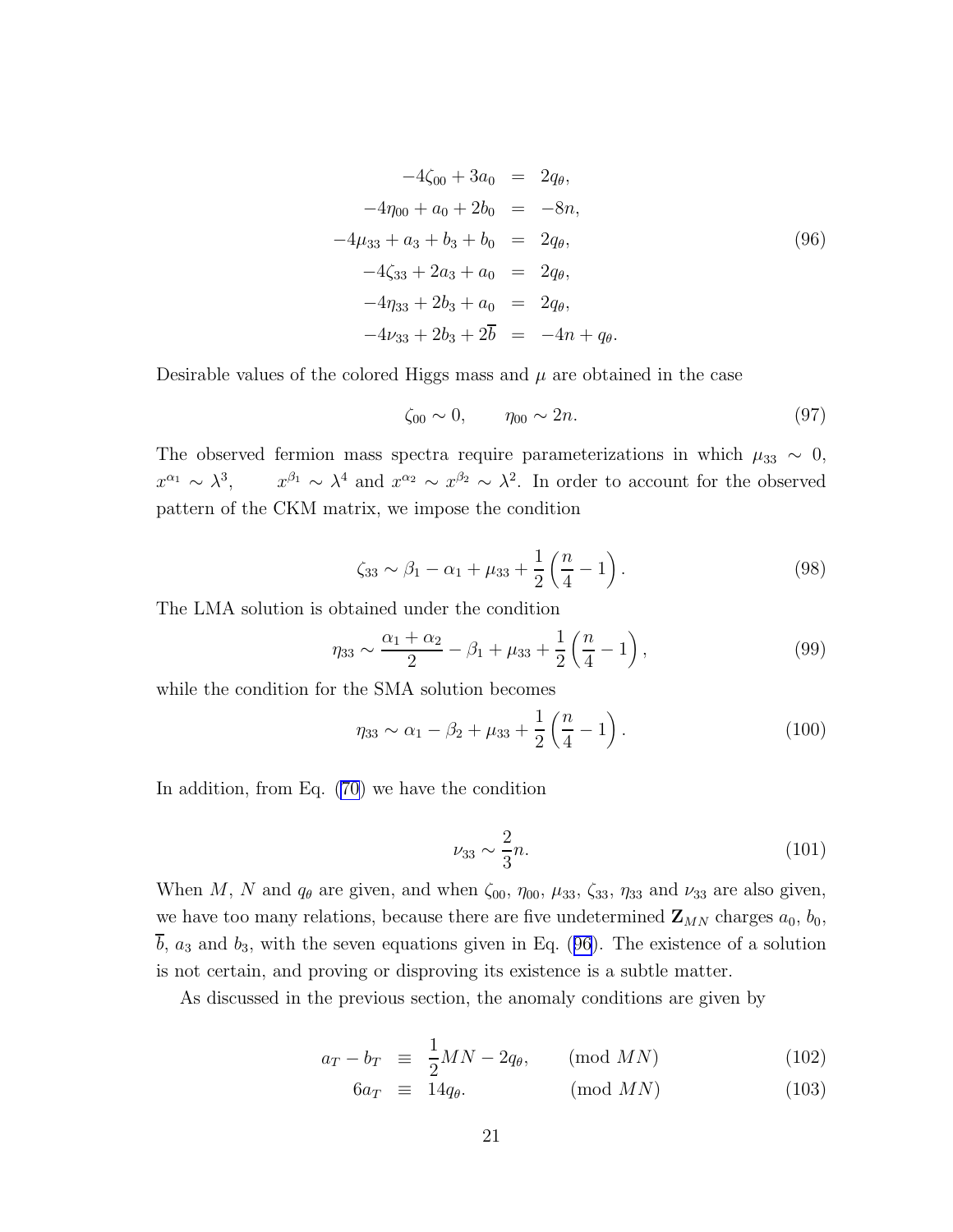¿From the parameterization represented by  $a_0+\overline{a} = -4$ ,  $b_0+\overline{b} = -n = -(MN-q_\theta)/4$ and Eq. [\(45](#page-12-0)),  $a_T$  and  $b_T$  can be rewritten as

$$
a_T = 3a_3 + 4(\alpha_1 + \alpha_2) - 4, \qquad b_T = 3b_3 + 4(\beta_1 + \beta_2) - n. \tag{104}
$$

Recalling that  $x^{\alpha_1} \sim \lambda^3 \sim 10^{-2}$ , and so forth, and that  $x^{2n-1} \sim 2 \times 10^{-17}$ , we obtain the relations

$$
\alpha_1 + \alpha_2 \sim 0.4 \times n, \qquad \beta_1 + \beta_2 \sim 0.5 \times n. \tag{105}
$$

Solutions of Eqs. [\(102\)](#page-20-0) and ([103](#page-20-0)) are found only in the case

$$
a_T - b_T = \frac{1}{2}MN - 2q_\theta, \tag{106}
$$

$$
a_T = \frac{1}{3}(7q_\theta + 2MN). \tag{107}
$$

After some tedious calculations, we find a LMA solution for which

$$
M = 19, \qquad N = q_{\theta} = 18, \qquad n = 81,
$$
  

$$
a_T = 270, \qquad b_T = 135
$$
 (108)

and  $x^{161} \sim 2 \times 10^{-17}$ ,  $x^{6.3} \sim \Delta \simeq 0.22$ .  $\mathbb{Z}_{MN}$  charges  $(MN = 342)$  of the matter fields are listed in Table V. This parameterization leads to

 $(\zeta_{00}, \eta_{00}, \mu_{33}, \zeta_{33}, \eta_{33}, \nu_{33}) = (0, 158, 3, 17, 2, 51).$  (109)

The scales of the colored Higgs mass and  $\mu$  are

$$
m_{g_0/g_0^c} \simeq \langle S_0 \rangle = x^{0.5} \times M_S \sim M_S,\tag{110}
$$

$$
\mu \simeq x^{154.5} \times M_S \sim 100 \text{ GeV}.
$$
\n(111)

The quark/lepton mass spectra at the scale  $M<sub>S</sub>$  become

$$
(m_u, m_c, m_t) \sim (\lambda^{7.8}, \lambda^{5.2}, \lambda^{0.5}) \times v_u,
$$
  
\n
$$
(m_d, m_s, m_b) \sim (\lambda^{7.8}, \lambda^{6.7}, \lambda^{3.5}) \times v_d,
$$
  
\n
$$
(m_e, m_\mu, m_\tau) \sim (\lambda^{7.8}, \lambda^{5.9}, \lambda^{2.7}) \times v_d
$$
\n
$$
(112)
$$

for  $-\delta_d = \delta_L \sim 1$ . These results are in accord with a small value of  $\tan \beta \equiv v_u/v_d$ . The CKM matrix turns out to be of the form

$$
V_{\text{CKM}} \sim \begin{pmatrix} 1 & \lambda & \lambda^5 \\ \lambda & 1 & \lambda^2 \\ \lambda^3 & \lambda^2 & 1 \end{pmatrix},
$$
 (113)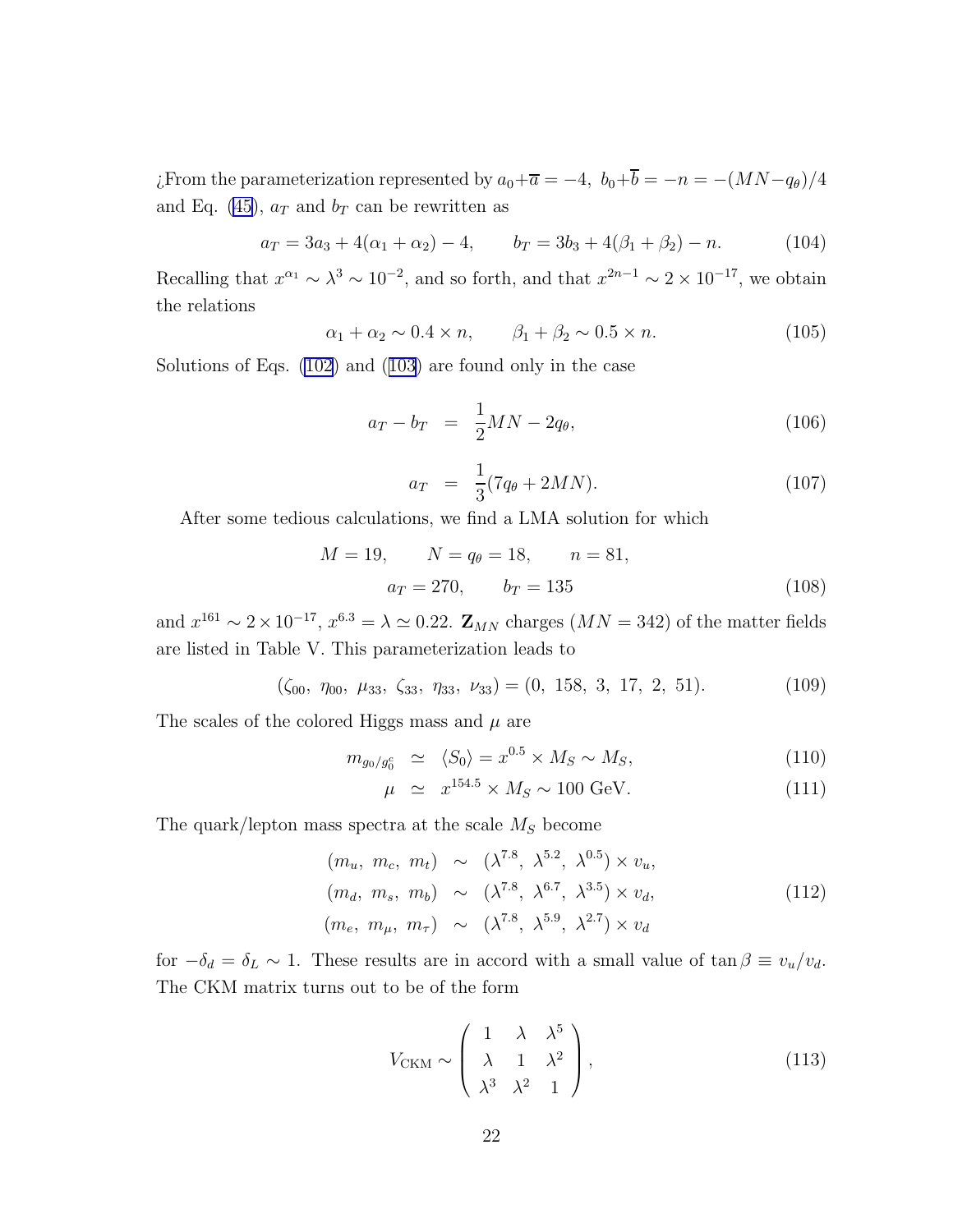| $\Phi_1$ | $\Phi_2$                                                                                                                                                                                                                                                                                                                                                                                                                                                           | $\Phi_3$ | $\Phi_0$                                     |  |
|----------|--------------------------------------------------------------------------------------------------------------------------------------------------------------------------------------------------------------------------------------------------------------------------------------------------------------------------------------------------------------------------------------------------------------------------------------------------------------------|----------|----------------------------------------------|--|
|          | $\phi(15, 1)   a_1 = 126$ $a_2 = 102$                                                                                                                                                                                                                                                                                                                                                                                                                              |          | $a_3 = 46$   $a_0 = 12$ $\overline{a} = -16$ |  |
|          | $\left \right. \psi({\bf 6^*, \ 2}) \left \right. \left.\right. \left.\right. b_1 = 120 \qquad \quad b_2 = 80 \qquad \quad b_3 = 16 \quad \left \right. \left.\right. \left.\right. b_0 = -14 \qquad \overline{b} = -67 \qquad \quad b_1 = 120 \qquad \quad b_2 = 80 \qquad \quad b_3 = 16 \quad \left \right. \left.\right. \left.\right. b_0 = -14 \qquad \overline{b} = -67 \qquad \quad b_1 = 120 \qquad \quad b_2 = 80 \qquad \quad b_3 = 16 \qquad \quad b_$ |          |                                              |  |

Table 5: Assignment of  $\mathbb{Z}_{342}$  charges for matter superfields

and the mixing angles in the MNS matrix become

$$
\tan \theta_{12}^{\text{MNS}} \sim \lambda^{0.7}, \qquad \tan \theta_{23}^{\text{MNS}} \sim \lambda^{0.3}, \qquad \tan \theta_{13}^{\text{MNS}} \sim \lambda. \tag{114}
$$

The neutrino mass spectra are given by

$$
(m_{\nu_1}, m_{\nu_2}, m_{\nu_3}) \sim 10^{-1} \text{eV} \times (\lambda^{1.9}, \lambda^{0.6}, 1). \tag{115}
$$

Unlike the case for the LMA solution, we could not find phenomenologically viable SMA solutions in the parameter region  $MN < 600$  and  $m \equiv 0 \pmod{4}$ , because it is difficult to realize a situation in which the condition [\(101](#page-20-0)) is compatible with the other conditions. Recent experimental data on neutrino oscillations[[24, 25](#page-26-0), [26](#page-26-0)] strongly suggest that the LMA-MSW solution is most favorable. The result obtained here is consistent with these data.

### 6 Summary and discussion

In order to construct a string-inspired model that connects appropriately with lowenergy physics, it is of great importance to explore both the gauge symmetry and the flavor symmetry at the string scale  $M_S$ . We chose  $SU(6) \times SU(2)_R$  as the unified gauge symmetry at  $M<sub>S</sub>$ . The gauge symmetry can be derived from the perturbative heterotic superstring theory via the flux breaking. The symmetry breaking of  $SU(6) \times SU(2)_R$  down to  $G_{SM}$  can take place via the Higgs mechanism without matter fields of adjoint or higher representations. Because the doublet Higgs and the color-triplet Higgs fields exist in different irreducible representations, the tripletdoublet splitting problem is solved naturally. As the flavor symmetry, we introduced  $\mathbf{Z}_M \times \mathbf{Z}_N$  and the dihedral group  $D_4$  symmetries.  $\mathbf{Z}_M$  and  $D_4$  are R symmetries,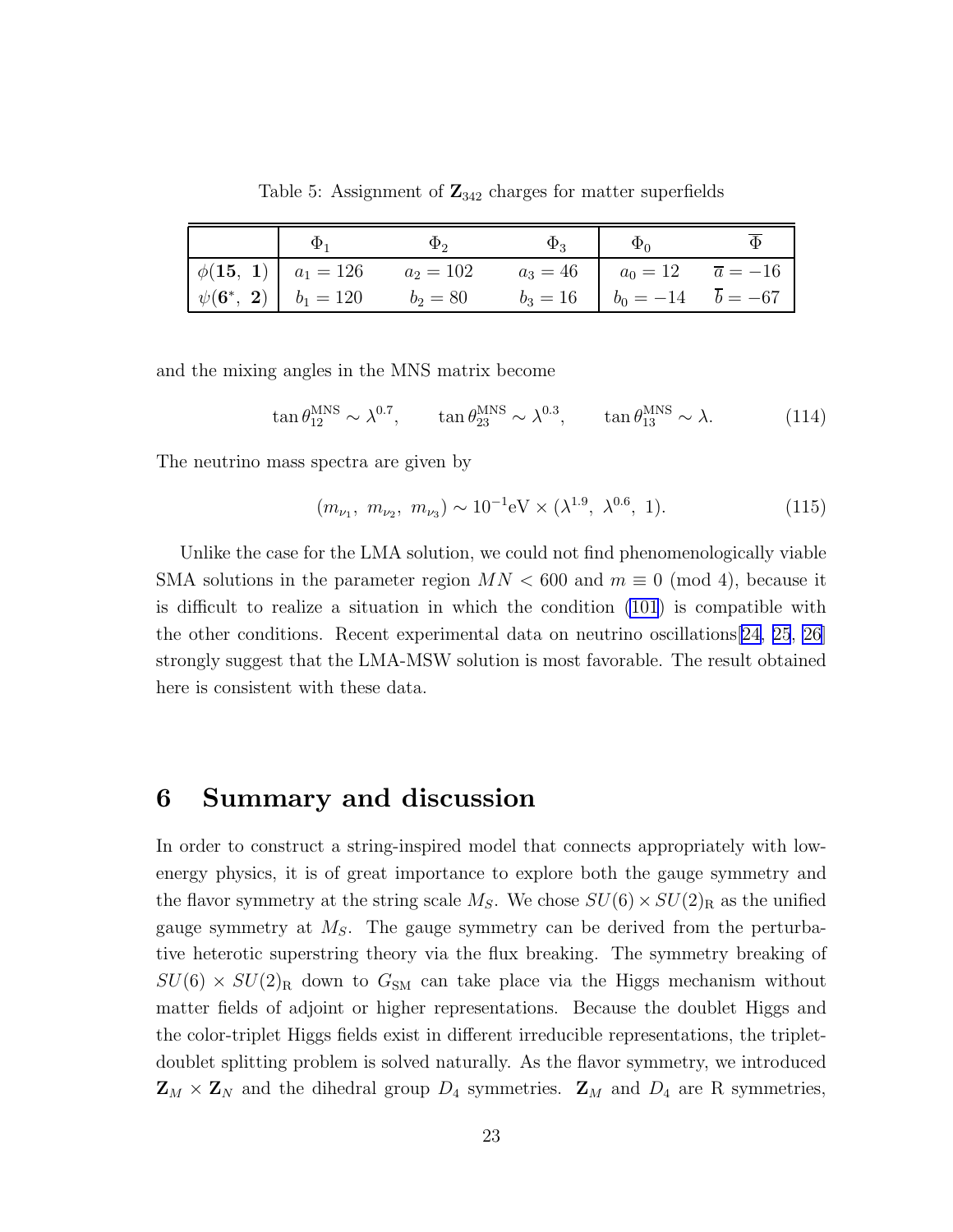while  $\mathbf{Z}_N$  is a non-R symmetry. Introduction of the dihedral group  $D_4$  is motivated by the phenomenological observation that the R-handed Majorana neutrino mass for the third generation is nearly equal to the geometrical average of  $M<sub>S</sub>$  and  $M<sub>Z</sub>$ . We assigned the appropriate flavor charges to the matter fields. After studying the mixed anomaly conditions, we solved them under many phenomenological constraints coming from the particle spectra. With the stringent anomaly conditions, a LMA-MSW solution was found, but no SMA-MSW solution was found. The solution includes phenomenologically acceptable results concerning fermion masses and mixings and also concerning hierarchical energy scales including the GUT scale, the  $\mu$  scale and the Majorana mass scale of R-handed neutrinos.

We obtained the reasonable particle spectra at an energy scale around the scale  $M<sub>S</sub>$  as shown in the previous section. In order to investigate the particle spectra at low-energies, we need to study the renormalization-group evolution of gauge couplings and the effective Yukawa couplings and to incorporate the supersymmetry breaking effect. In our LMA-MSW solution, the ratio  $m_d/m_e$  at  $M_s$  is nearly unity, and also we obtain  $m_b/m_\tau \sim \lambda$  at M<sub>S</sub>. These results are in contrast with those obtained from some conventional GUT-type models, in which the ratio  $m_b/m_\tau$  is predicted to be unity at the GUT scale. In the present model, we have peculiar particle spectra. In particular, there appear colored superfields with even R-parity around the TeV region, which do not participate in proton decay. In the presence of these extra colored particles, the  $SU(3)_c$  gauge coupling remains almost unchanged in the whole region ranging from  $M_Z$  to  $M_S$ . Therefore, the renormalization effects of  $SU(3)_c$  in our model are expected to become rather large compared with those in conventional GUT-type models. Thus it seems that the particle spectra at  $M<sub>S</sub>$  obtained here are consistent with those at low energies. A detailed study of the renormalization group evolution will be presented elsewhere.

In this paper we assumed that the flavor symmetry contains the semi-direct product group  $D_4$ , which is an extension of R-parity. It would be interesting to explore other possibilities for the semi-direct product flavor symmetry. Among them we may find more simple flavor symmetries, which could lead to phenomenologically viable results.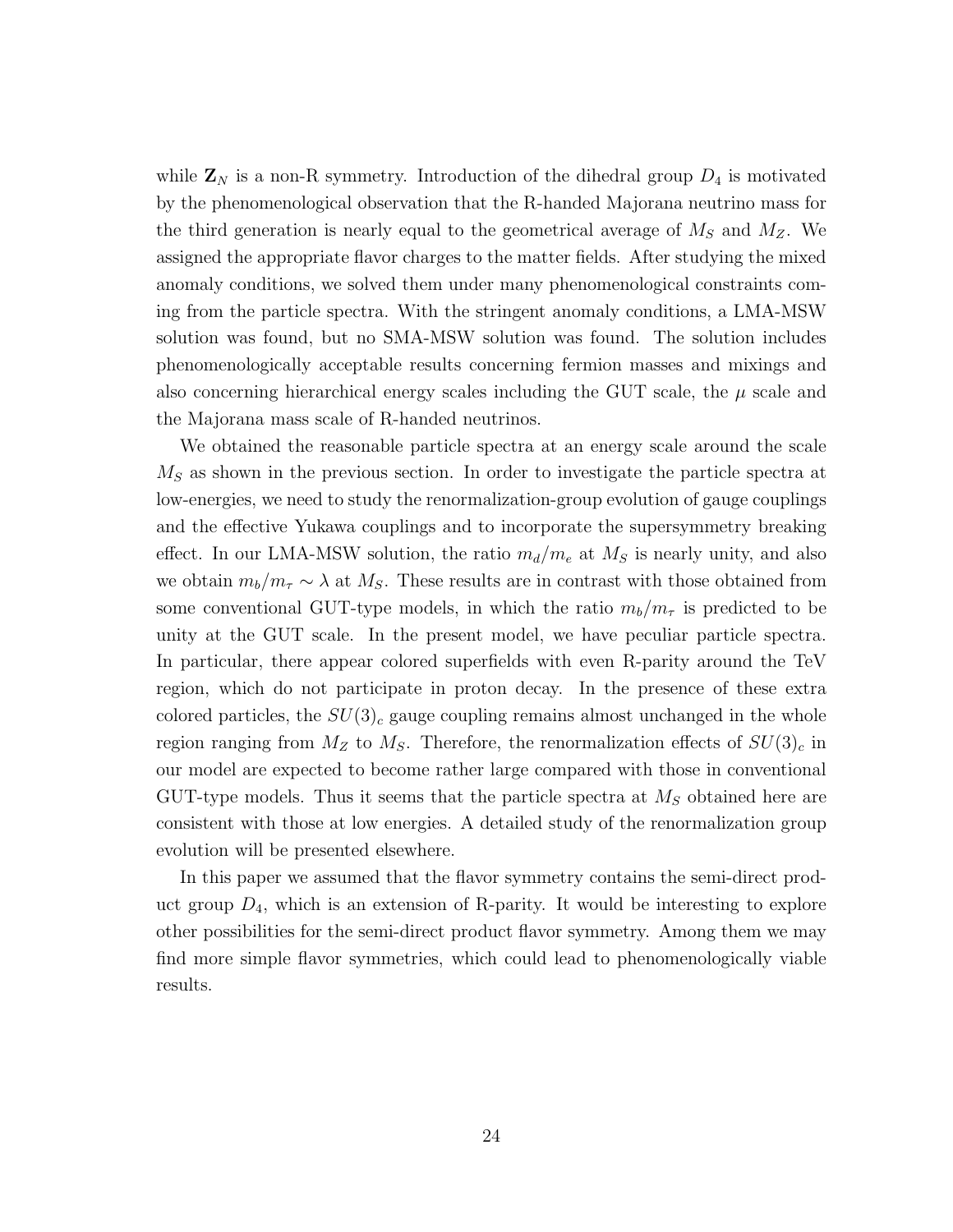### <span id="page-24-0"></span>Acknowledgements

Two of the authors (M. M. and T. M.) are supported in part by a Grant-in-Aid for Scientific Research, Ministry of Education, Culture, Sports, Science and Technology, Japan (No. 12047226).

# References

- [1] Y. Abe, C. Hattori, M. Ito, M. Matsuda, M. Matsunaga and T. Matsuoka, Prog. Theor. Phys. 106 (2001), 1275.
- [2] T. Banks, Physicalia Magazine 12 (1990), 19.
- [3] L. E. Ibáñez and G. G. Ross, Phys. Lett. B  $260$  (1991), 291; Nucl. Phys. B  $368$ (1992), 3. L. E. Ibáñez, Nucl. Phys. B **398** (1993), 301.
- [4] K. Kurosawa, N. Maru and T. Yanagida, Phys. Lett. B 512 (2001), 203.
- [5] N. Haba, C. Hattori, M. Matsuda and T. Matsuoka, Prog. Theor. Phys. 96 (1996), 1249.
- [6] N. Haba and T. Matsuoka, Prog. Theor. Phys. 99 (1998), 831.
- [7] T. Matsuoka, Prog. Theor. Phys. 100 (1998), 107.
- [8] M. Matsuda and T. Matsuoka, Phys. Lett. B 487 (2000), 104.
- [9] M. Matsuda and T. Matsuoka, Phys. Lett. B 499 (2001), 287.
- [10] Y. Hosotani, Phys. Lett. B 126 (1983), 309; Phys. Lett. B 129 (1983), 193.
- [11] P. Candelas, G. T. Horowitz, A. Strominger and E. Witten, Nucl. Phys. B 258 (1985), 46. E. Witten, Nucl. Phys. B 258 (1985), 75.
- [12] S. Cecotti, J. P. Derendinger, S. Ferrara, L. Girardello and M. Roncadelli, Phys. Lett. B 156 (1985), 318. J. D. Breit, B. A. Ovrut and G. C. Segré, Phys. Lett. B 158 (1985), 33.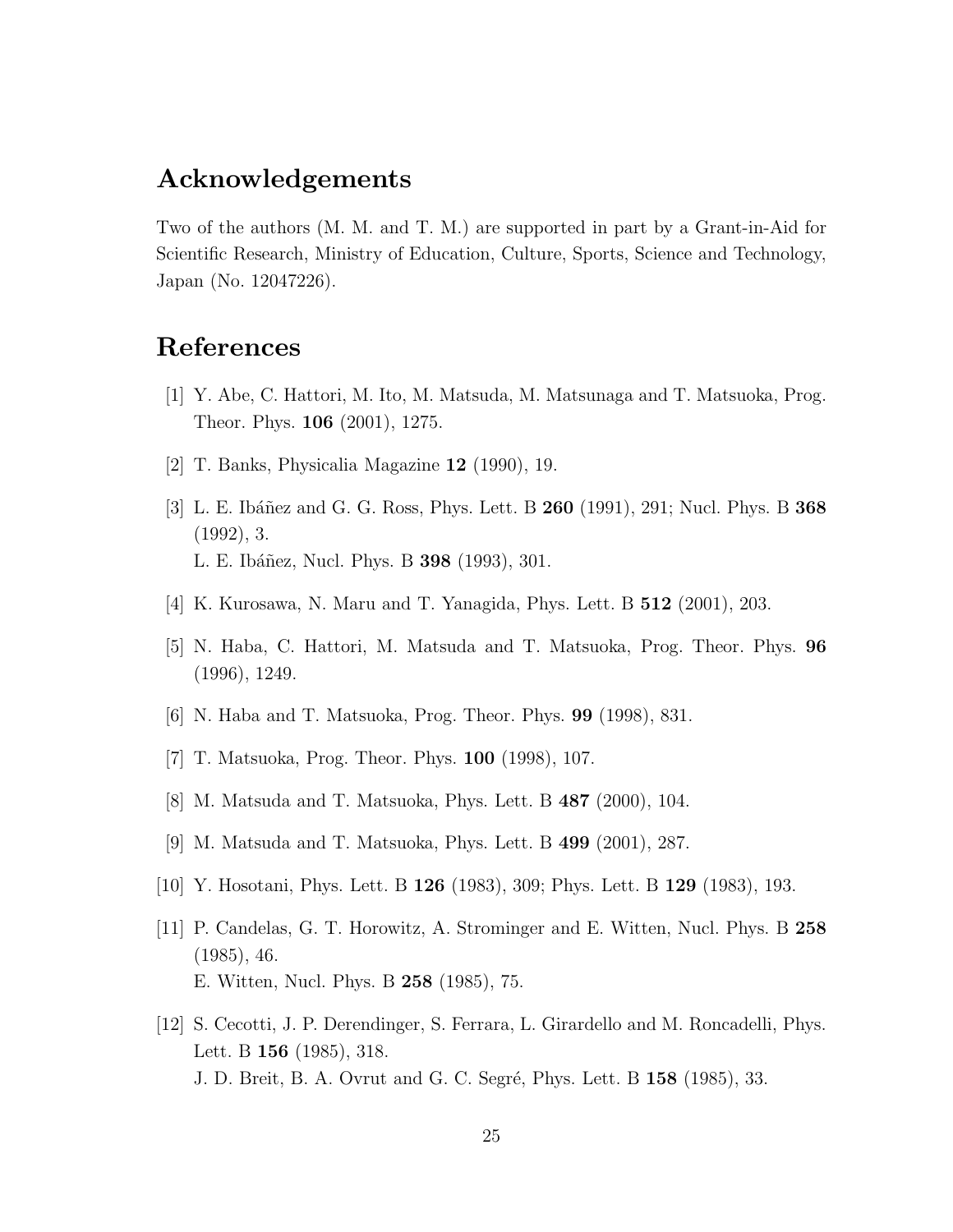<span id="page-25-0"></span>M. Dine, V. Kaplunovsky, M. Mangano, C. Nappi and N. Seiberg, Nucl. Phys. B 259 (1985), 549.

- [13] T. Matsuoka and D. Suematsu, Prog. Theor. Phys.  $76$  (1986), 886. N. Haba, C. Hattori, M. Matsuda, T. Matsuoka and D. Mochinaga, Prog. Theor. Phys. 94 (1995), 233.
- [14] C. Vafa, Nucl. Phys. B 273 (1986), 592, C. Vafa and E. Witten, J. Geom. Phys. 15 (1995), 189, M. R. Douglas, [hep-th/9807235](http://arXiv.org/abs/hep-th/9807235), M. R. Douglas and B. Fiol, [hep-th/9903031](http://arXiv.org/abs/hep-th/9903031). E. R. Sharpe, [hep-th/0008154](http://arXiv.org/abs/hep-th/0008154). M. R. Gaberdiel, J. High Energy Phys. 11 (2000), 026.
- [15] M. Berkooz and R. G. Leigh, Nucl. Phys. B 483 (1997), 187, G. Zwart, Nucl. Phys. B 526 (1998), 378, Z. Kakushadze, Phys. Lett. B 434 (1998), 269, M. Cvetic, M. Plumacher and J. Wang, J. High Energy Phys. 04 (2000), 004, M. Klein and R. Rabadan, J. High Energy Phys. 07 (2000), 040; J. High Energy Phys. 10 (2000), 049.
- [16] N. Seiberg and E. Witten, J. High Energy Phys. 09 (1999), 032.
- [17] D. Berenstein and R. G. Leigh, Phys. Lett. B 499 (2001), 207.
- [18] N. Haba, C. Hattori, M. Matsuda, T. Matsuoka and D. Mochinaga, Phys. Lett. B 337 (1994), 63.
- [19] N. Haba, C. Hattori, M. Matsuda, T. Matsuoka and D. Mochinaga, Prog. Theor. Phys. 92 (1994), 153.
- [20] V. Kaplunovsky and J. Louis, Phys. Lett. B 306 (1993), 269; Nucl. Phys. B 444 (1995), 191. E. Kiritsis and C. Kounnas, Nucl. Phys. B 442 (1995), 472.
- [21] J. C. Pati and A. Salam, Phys. Rev. 10 (1974), 275.
- [22] C. Froggatt and H. B. Nielsen, Nucl. Phys. B 147 (1979), 277.
- [23] M. B. Green and J. H. Schwartz, Phys. Lett. B 149 (1984), 117.